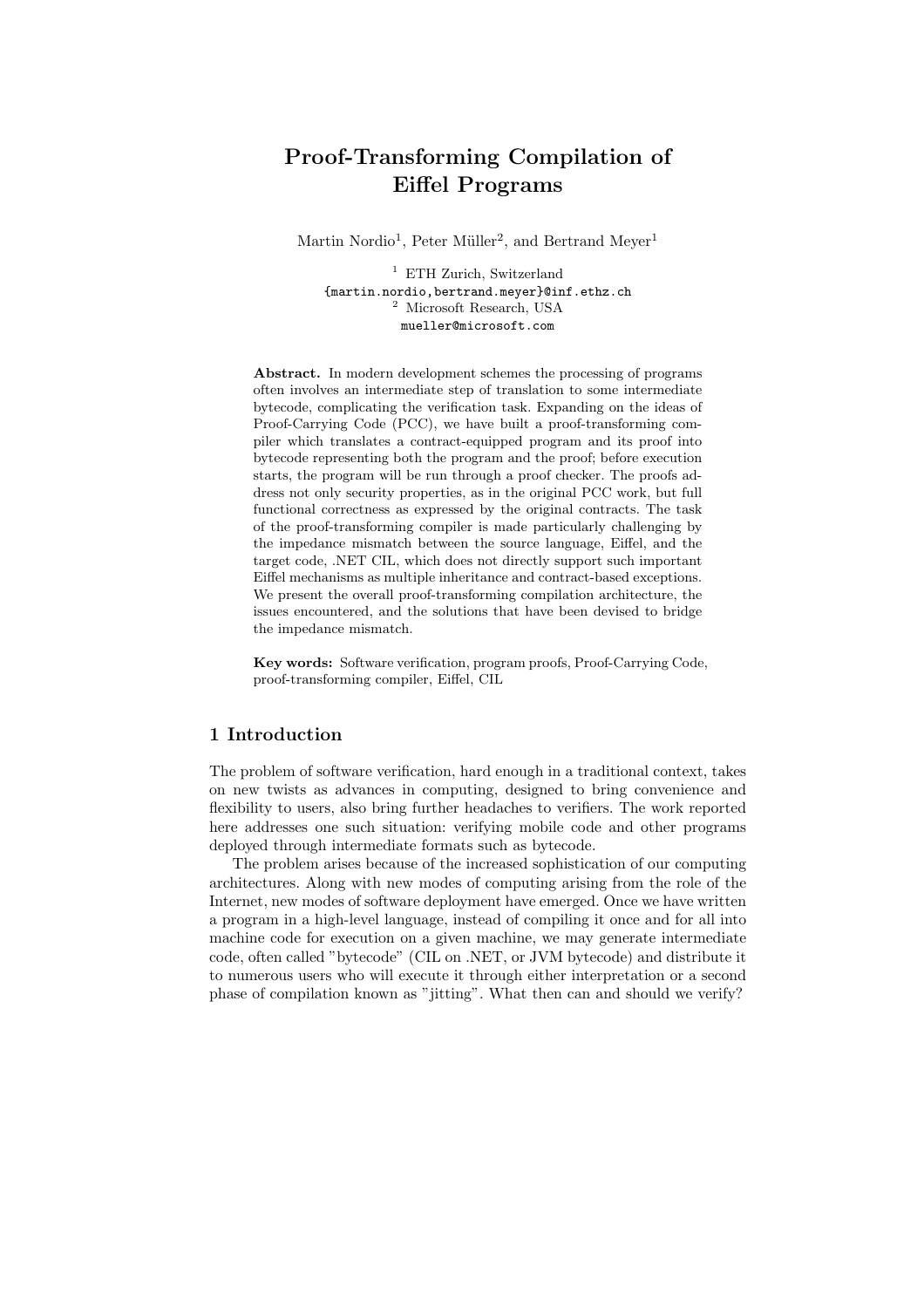If we trust the interpreter or the jitter, the verification effort could apply to the bytecode; but this is a difficult proposition because typical bytecodes (CIL, JVM) discard some of the high-level information, in particular about types and control flow, that was present in the original and can be essential for a proof. In addition, proofs in the current state of the art can seldom be discharged in an entirely automatic fashion (for example by compilers, as a byproduct of the compilation process): they require interactive help from programmers. But then the target of the proof should be the program as written, not generated code which means nothing to the programmer. This suggests sticking to the traditional goal of proving correctness at the source level.

The problem now becomes to derive from a proof of the source code a guarantee of correctness of the generated bytecode. Unlike the interpreter or jitter, the compiler is often outside of the operating system; even if it is trusted, there is no guarantee against a third party tampering with the intermediate code. The notion of Proof-Carrying Code (PCC) [8] was developed to address this issue, with an original focus on safety properties: with PCC, a program producer develops code together with a formal proof (a certificate) that it possesses certain desirable properties. The program consumer checks the proof before executing the code or, in the above scheme, before interpreting or jitting it.

The original PCC work uses a certifying compiler [12] to prove simple safety properties automatically during the compilation process. The present work addresses the entire issue of functional correctness by introducing a prooftransforming compiler (PTC). The development scheme with this approach involves the following steps:

- Verify the source program, taking advantage of proof technology at the programming language level. This step can involve interaction with the programmer or verification expert.
- Translate both the source program and the proof into intermediate code, using the PTC. This step is automatic.
- Before a user runs the code (through interpretation or jitting), check the proof. This checking is again an automatic task; it can be performed by a simple proof-checking tool.

Our proof-transforming compiler consists of two modules: (1) a specification translator that translates Eiffel contracts to CIL contracts; and (2) a proof translator that translates Eiffel proofs to CIL proofs. The specification translator takes an Eiffel contract (based on Eiffel expressions) and generates a CIL contract (based on first order logic). The proof translator takes a proof in a Hoare-style logic and generates a CIL bytecode proof.

Proof-transforming compilation can be fairly straightforward if the source and the target language are very similar. For example, PTCs have been developed from Java to bytecode [1, 3, 14]. The translation is more complex when the subset is extended with finally and break statements [11]. But the difficulty of the problem grows with the conceptual distance between the semantic models of the source and target languages. In the present work, the source language is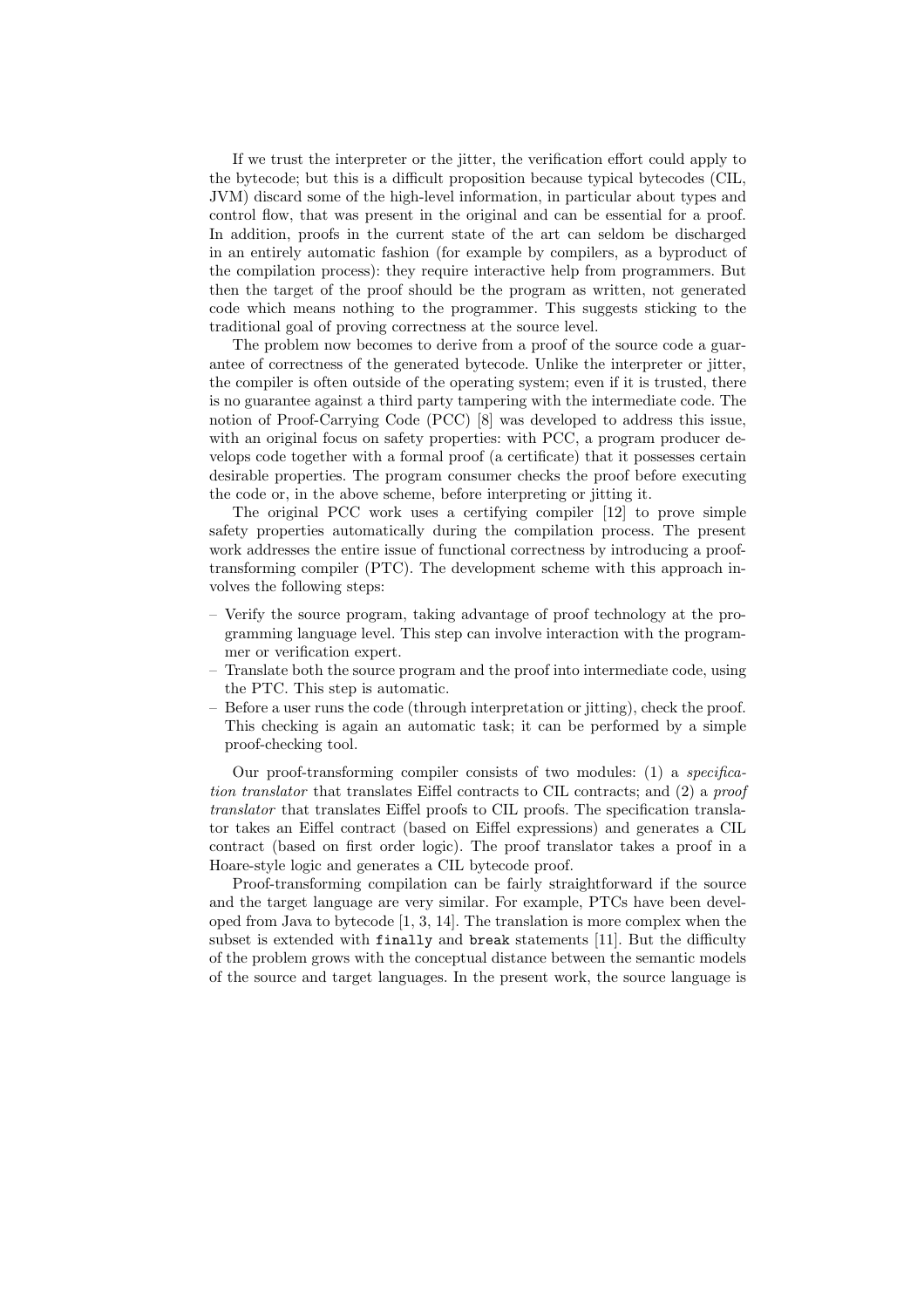Eiffel, whose object model and type system differ significantly from the assumptions behind CIL, the target language. In particular, Eiffel supports multiple inheritance and a specific form of exception handling. This has required, in the implementation of Eiffel for .NET (which goes through CIL code), the design of original compilation techniques. In particular [5], the compilation of each Eiffel class produces two CIL types: an interface, and an implementation class which implements it. If either the source proof or the source specification expresses properties about the type structure of the Eiffel program, the same property has to be generated for the bytecode.

The translation of these properties raises challenges illustrated by the following example (interface only, implementation omitted) involving a reflective capability: the feature type, which gives the type of an object.

1 merge (other: LINKED LIST [G]):LINKED LIST [G]

|   | Merge other into current structure returning a new LINKED LIST<br>$\sim$ $ -$ |  |  |
|---|-------------------------------------------------------------------------------|--|--|
|   | require                                                                       |  |  |
|   | is_linked_list : other.type.conforms_to $(LINKED_LIST \mid G .type)$          |  |  |
| 5 | $same\_type:$ Current.type.is_equal(other.type)                               |  |  |
|   | ensure                                                                        |  |  |

7 result\_type : Result.type.is\_equal(LINKED\_LIST [G].type)

The function merge is defined in the class LINKED LIST. The precondition of merge expresses that the type of other is a subtype of LINKED LIST and the types of Current and other are equal. The postcondition expresses that the type of Result is equal to LINKED\_LIST.

The compilation of the class LINKED\_LIST produces the CIL interface LINKED LIST INTERF and the implementation class LINKED LIST IMP. A correct PTC has to map the type *LINKED\_LIST* in the clause is linked list (line 4) to the CIL interface *LINKED\_LIST\_INTERF* because in the target model decedents of the Eiffel class LINKED LIST inherit from the interface LINKED\_LIST\_INTERF in CIL and not from LINKED\_LIST\_IMP. To translate the postcondition, we use the implementation class LINKED LIST IMP because this property expresses that the type of Result is equal to LINKED LIST. Thus, the PTC has to map Eiffel classes to CIL interfaces or Eiffel classes to CIL classes depending of the function used to express the source property.

This example illustrates that the proof-transforming compiler cannot always treat Eiffel in the same way: while in most circumstances it will map them to CIL interfaces, in some cases (such as this one, involving reflection) it must use a CIL class.

The main problems addressed in this paper are the definition of contract translation functions and proof translation functions from Eiffel to CIL. These translations are complex because CIL does not directly support important Eiffel mechanisms such as multiple inheritance and exceptions with rescue blocks. To be able to translate both contracts and proofs, we use deeply-embedded Eiffel expressions in the contracts and the source proof. The main contributions of this paper are: (1) a contract translation function from Eiffel to CIL which handles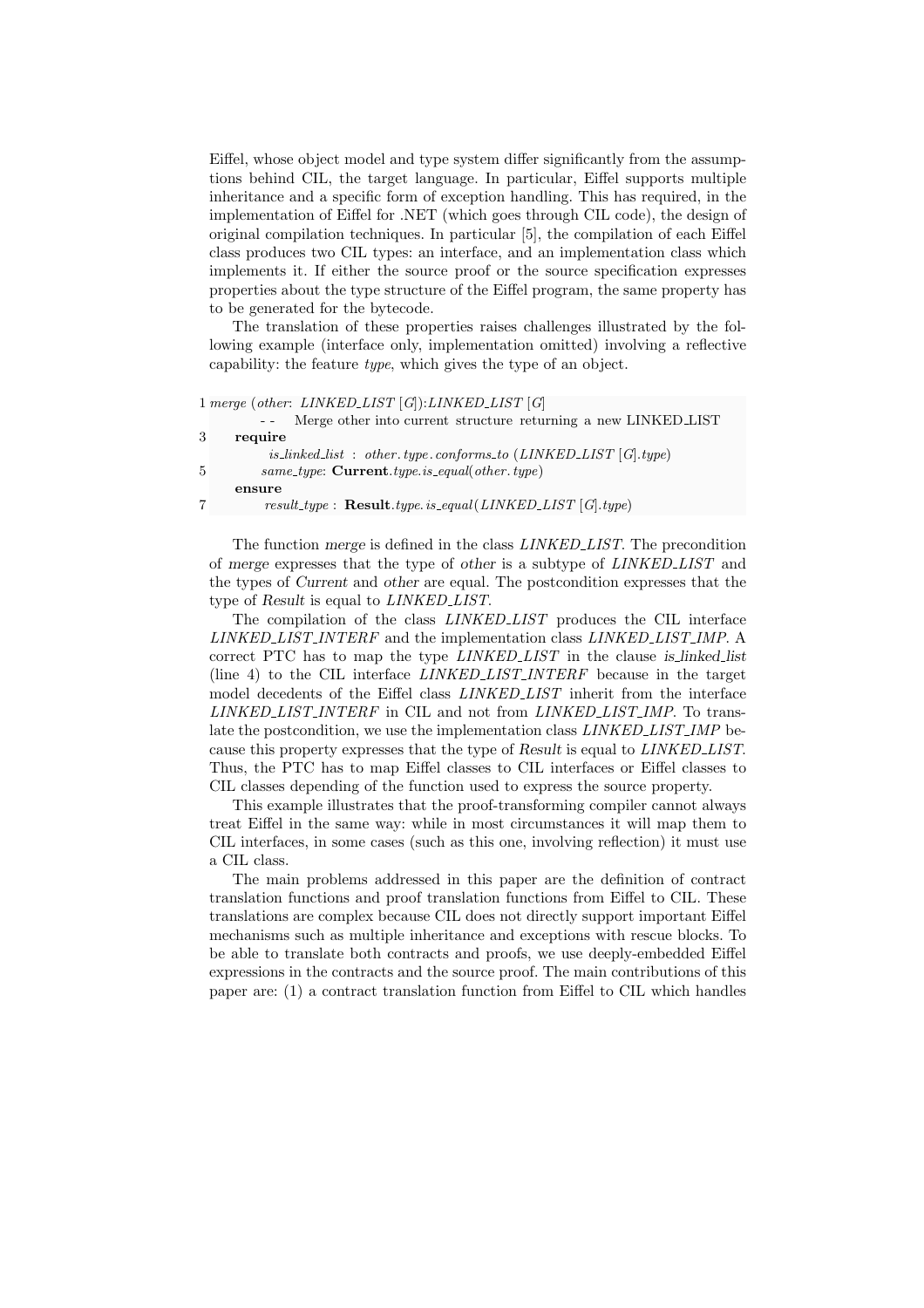the lack of multiple inheritance in CIL; (2) a proof translation function from Eiffel to CIL which maps rescue blocks into CIL instructions.

The rest of this paper explores the translation of programs and associated proofs: issues such as the above example, and the solutions that we have adopted.

Section 2 surveys the semantics of the source language, Eiffel, by presenting a Hoare-style logic; section 3 does the same for the target language, CIL. Section 4 presents the specification translator. Section 5 defines the proof transformation process. Section 6 illustrates this transformation through an example. Section 7 introduces a soundness theorem. Section 8 discusses related work, and Section 9 summarizes the result and describes future developments.

# 2 Source language and logic

In this section, we present the Eiffel subset used in this paper and summarize the logic that is used for the verification of Eiffel programs.

# 2.1 Basics

The source language is a subset of Eiffel [8] with the following syntax:

```
exp \t := literal \t | var \t exp op expinstr ::= x := exp | instr; instr| from instr until exp loop instr end
        | if exp then instr else instr end
routine ::= name (var : Type) : Type is
             require boolExp
              [ local var: Type, ...]do
                instr
              [ rescue
                instr ]
              ensure boolExp
           end
```
Once routines are not included. Exceptions are, but expression evaluation cannot cause an exception.

Since exceptions raise some of the most interesting translation problems, the following reminder of Eiffel exception semantics is in order. The ideas behind exception handling in Eiffel (see [6]) are based on Design by Contract principles. A routine execution either succeeds - meaning it achieves its contract - or fails, triggering an exception. An exception is, more generally, an abnormal event during that execution, due for example in turn to the failure of a routine that it has called. The exception causes execution of the routine's rescue clause (either explicit or default). If at the end of the clause the variable Retry has value true, the normal routine body (do clause) is executed again, in a new attempt to satisfy the contract. If not, the routine execution failed, triggering an exception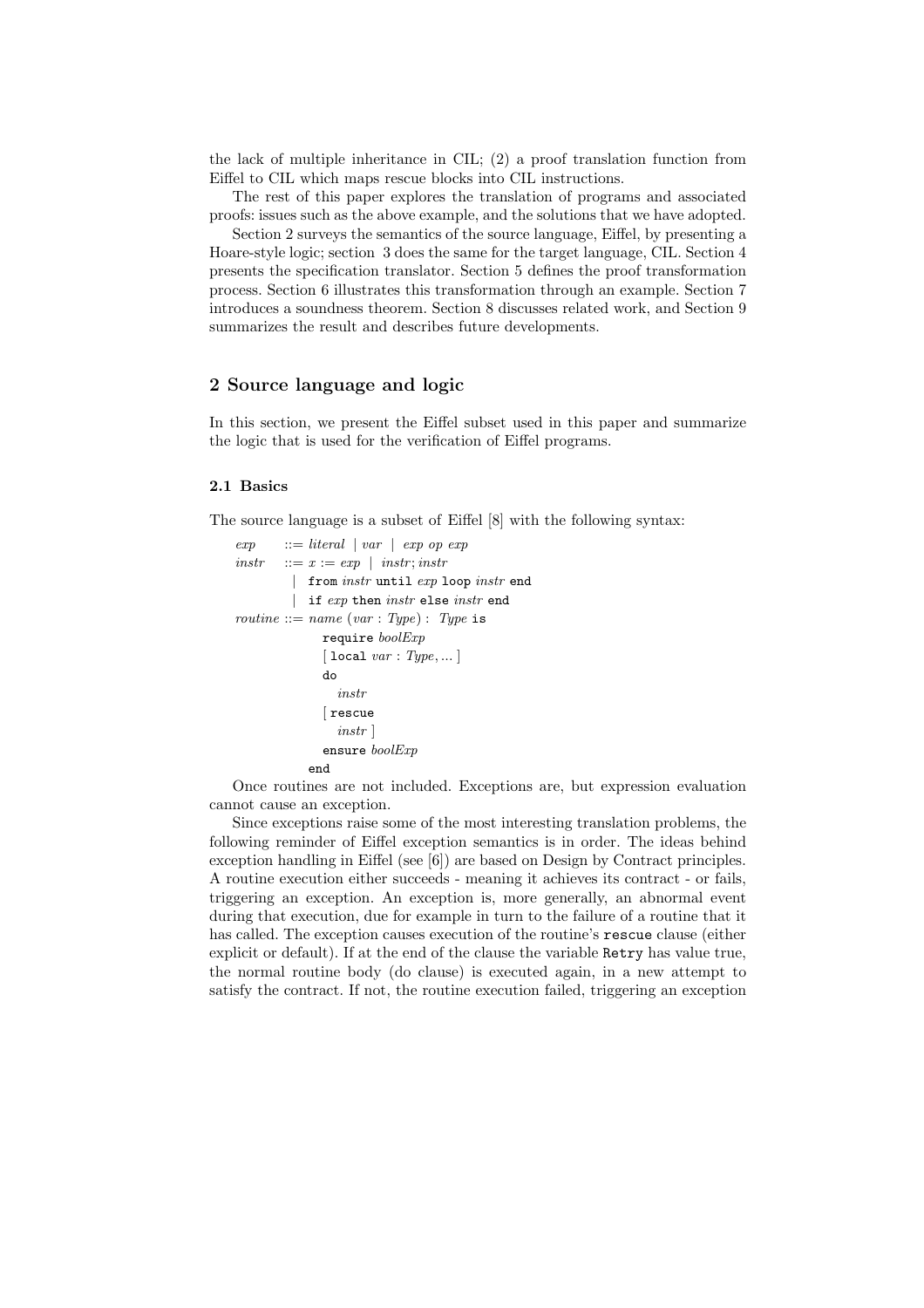that can be handled through the rescue clause of the caller. This scheme implies a clear separation of roles between the do and rescue clauses: only the former is charged with achieving the routine's contract, as stated by the postcondition. The rescue clause only concerns itself with trying to correct the situation that led to the exception; in addition, it must, if it cannot Retry, re-establish the class invariant so as to leave the object in a consistent state for future calls.

Note that this specification slightly departs from the current Eiffel standard, where Retry is an instruction, not a variable. The change was suggested by our semantic work [7] and will be adopted by a future revision of the language standard. Assignments to Retry can appear in either a do clause or a rescue clause; if its value is true at the end of exception processing the routine reexecutes its body, otherwise it fails, triggering a new exception.

#### 2.2 Routine and instruction specifications

This paper focuses on the aspects of the translation framework that are most interesting for the translation of proofs. A technical report [13] gives the details for such other object-oriented mechanisms as object creation, attribute access, and routine call.

The logic for the source language is based on the programming logic introduced in [10, 16], adapted for Eiffel and extended with new rules for the rescue/Retry exception mechanism.

Poetzsch-Heffter et al. [17] use a special variable  $\chi$  to capture the status of the program, with values such as normal and exceptional. This variable is not necessary in the bytecode proof since non-linear control flow is implemented via jumps. To eliminate the variable, we use Hoare triples with two postconditions: one for normal termination, the other for exceptions. This simplifies both the translation and the presentation.

The specification of a routine, or more generally an instruction  $S$ , is a Hoare The specification of a routine, or more generally an instruction S, is a Hoare<br>triple of the form  $\{P\}$   $S$   $\{Q_n, Q_e\}$ , where  $P, Q_n, Q_e$  are deeply-embedded Eiffel expressions extended with universal and existential quantifiers, and  $S$  is a routine or an instruction. The third component of the triple consists of a normal postcondition  $(Q_n)$  and an exceptional postcondition  $(Q_e)$ . We call such a triple *routine* or *instruction specification* depending on whether  $S$  is a routine or instruction.

To make proof translation feasible in the presence of changes to the type structure, it is essential that both preconditions and postconditions of the Hoare triples be deeply-embedded Eiffel expressions. A deep embedding preserves the syntactic structure of the expression, which we exploit during the translation of Eiffel types to CIL types.

efficiency to CIL types.<br>A specification  $\{P\}$  *S*  $\{Q_n, Q_e\}$ defines the following refined partial correctness property [15]: if S's execution starts in a state satisfying  $P$ , then one of the following holds: (1) S terminates normally in a state where  $Q_n$  holds, or S triggers an exception and  $Q_e$  holds, or  $(2)$  S aborts due to errors or actions that are beyond the semantics of the programming language, for instance, memory allocation problems, or  $(3)$  S runs forever.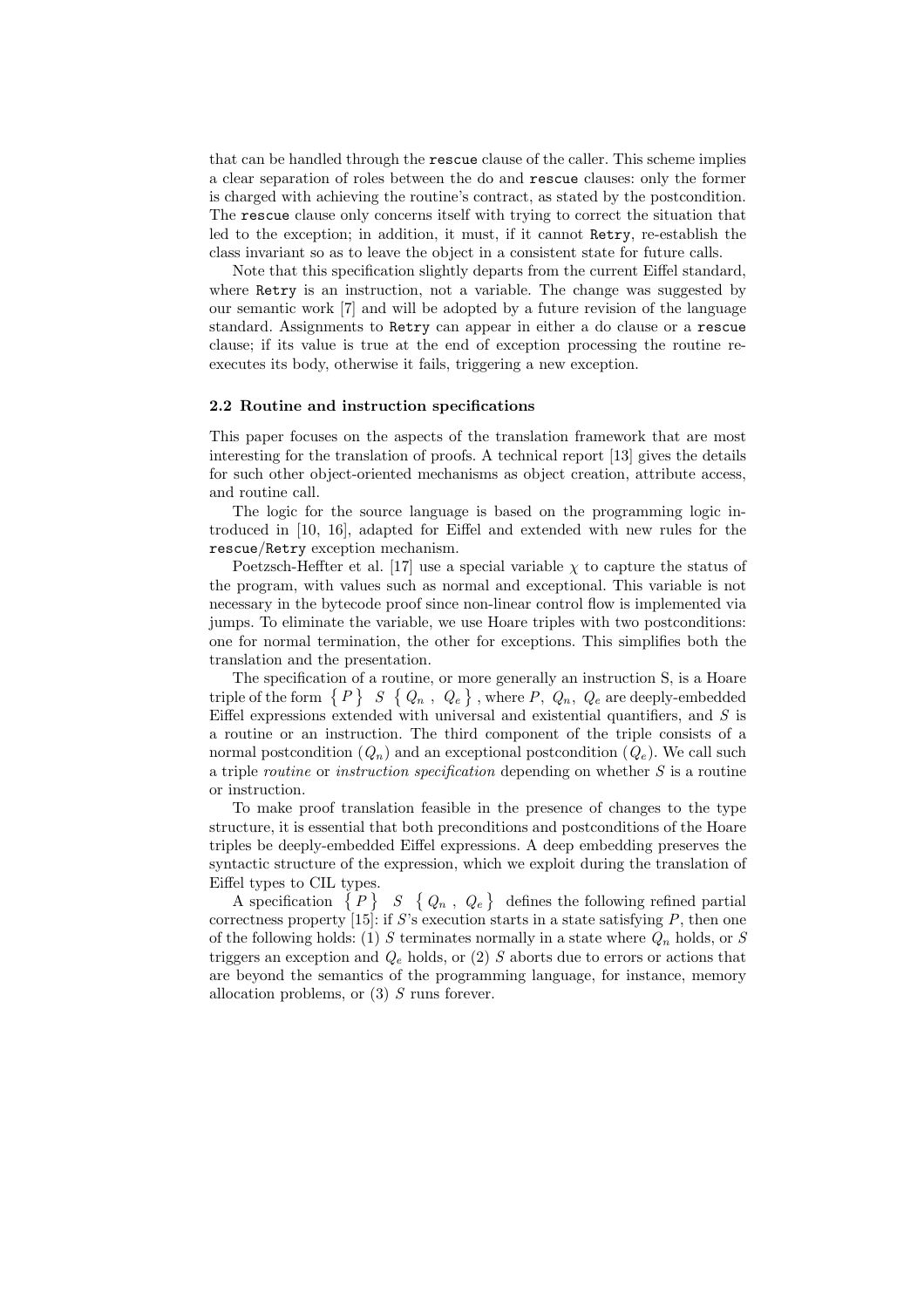### 2.3 Axiomatic semantics

The axiomatic semantics consists of the axioms and rules for instructions and routines, as well as several language-independent rules such as the rule of consequence, allowing the strengthening of preconditions and weakening of postconditions. Figure 1 shows the rules for compound instructions, loops and rescue clauses. The compound and loop rules are standard. The rescue rule is one of the contributions of this paper.

In a compound,  $s_1$  executes first; then  $s_2$  executes if and only if s1 has terminated normally. In a loop,  $s_1$  executes. If  $s_1$  causes an exception then the postcondition of the loop is the postcondition of  $s_1$  ( $R_e$ ). If  $s_1$  terminates normally and the condition e does not hold, then the body of the loop  $(s_2)$  executes. If  $s_2$  terminates normally then the invariant I holds. If  $s_2$  triggers an exception,  $R_e$  holds.

The rescue rule applies to any routine with a rescue clause. The following informal reminder of the Eiffel exception mechanism: if  $s_1$  terminates normally then the rescue block is not executed and the postcondition is  $Q_n$ . If  $s_1$  triggers an exception, the rescue block executes. If the instruction  $s_2$  terminates normally and the Retry variable is true then control flow transfers back to the beginning of the routine and  $I_r$  holds. If  $s_2$  terminates normally and Retry is false, the routine triggers the "routine failure" exception and  $R_e$  holds. If both  $s_1$  and  $s_2$  trigger an exception, the last one takes precedence, and  $R_e$  holds.

This rule interprets a rescue clause as a loop that iterates from  $s_1$  loop  $s_2$ ;  $s_1$ until  $s_1$  causes no exception or Retry is set to false. Note that the loop body is executed only if  $s_1$  triggers an exception. The invariant  $I_r$  is the loop invariant, called retry invariant in this context.



Fig. 1. Rules for compound, rescue clause, and loop.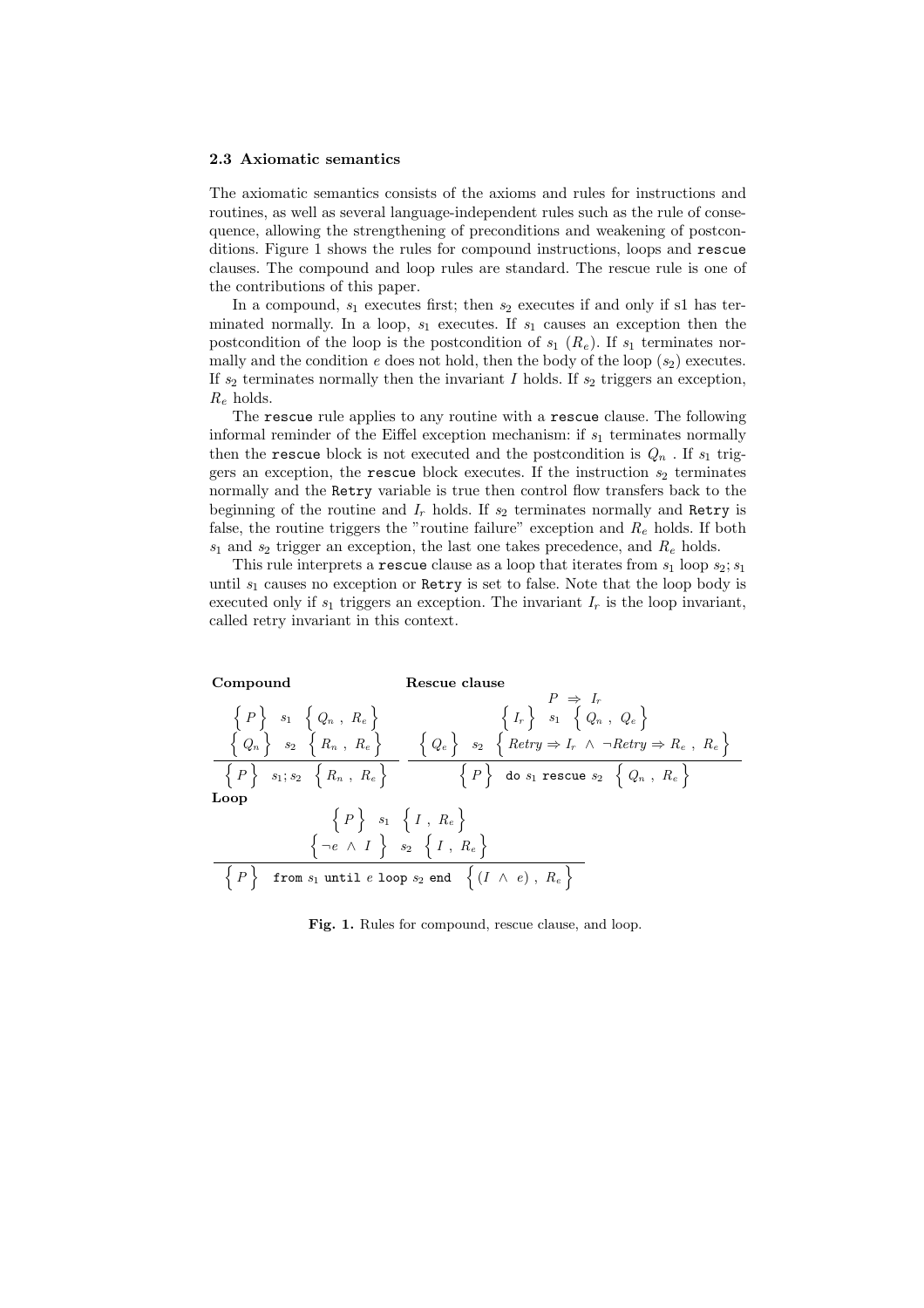# 3 Bytecode language and logic

The bytecode language consists of interfaces and classes. Each class consists of methods and fields. Methods are a sequence of labeled bytecode instructions, which operate on the operand stack, local variables, arguments, and the heap.

### 3.1 Bytecode basics

The bytecode language we use is a slight variant of CIL. We treat local variables and routine arguments using the same instructions. Instead of using an array of local variables like in CIL, we use the name of the source variable. Furthermore, to simplify the translation, we assume the bytecode language has a type boolean. The bytecode instructions and their informal description are the following:

- $-$  ldc  $v:$  pushes constant  $v$  onto the stack
- **ldloc** x: pushes the value of a variable x onto the stack
- stloc x: pops the topmost element off the stack and assigns it to the local variable  $x$
- $bin_{op}$ : removes the two topmost values from the stack and pushes the result of applying  $\lim_{op}$  to these values
- $-$  br l: transfers control to the point l
- brfalse l: transfers control to the point l if the topmost element of the stack is false and unconditionally pops it
- rethrow: takes the topmost value from the stack, assumed to be an exception, and rethrows it
- $-$  leave  $l$ : exit from the try or catch block to the point  $l$

#### 3.2 Method and instruction specifications

The bytecode logic we use is the logic developed by Bannwart and Müller [1]. It is a Hoare-style program logic, which is similar in its structure to the source logic. In particular, both logics treat methods in the same way, contain the same language-independent rules, and triples have a similar meaning. These similarities make proof transformation feasible.

Properties of methods are expressed by method specifications of the form  ${P}$  T.mp  ${Q_n, Q_e}$  where  $Q_n$  is the postcondition after normal termination and  $Q_e$  is the exceptional postcondition. Properties of method bodies are expressed by Hoare triples of the form  ${P}$  comp  ${Q}$ , where P, Q are first-order formulas and *comp* is a method body. The triple  $\{P\}$  *comp*  $\{Q\}$  expresses the following refined partial correctness property: if the execution of *comp* starts in a state satisfying P, then  $(1)$  comp terminates in a state where Q holds, or  $(2)$  comp aborts due to errors or actions that are beyond the semantics of the programming language, or  $(3)$  *comp* runs forever.

Each instruction is treated individually in the logic since the unstructured control flow of bytecode programs makes it difficult to handle instruction sequences. Each individual instruction  $I_l$  in a method body  $p$  has a precondition  $E_l$ . An instruction with its precondition is called an *instruction specification*, written as  $\{E_l\}$   $l: I_l$ .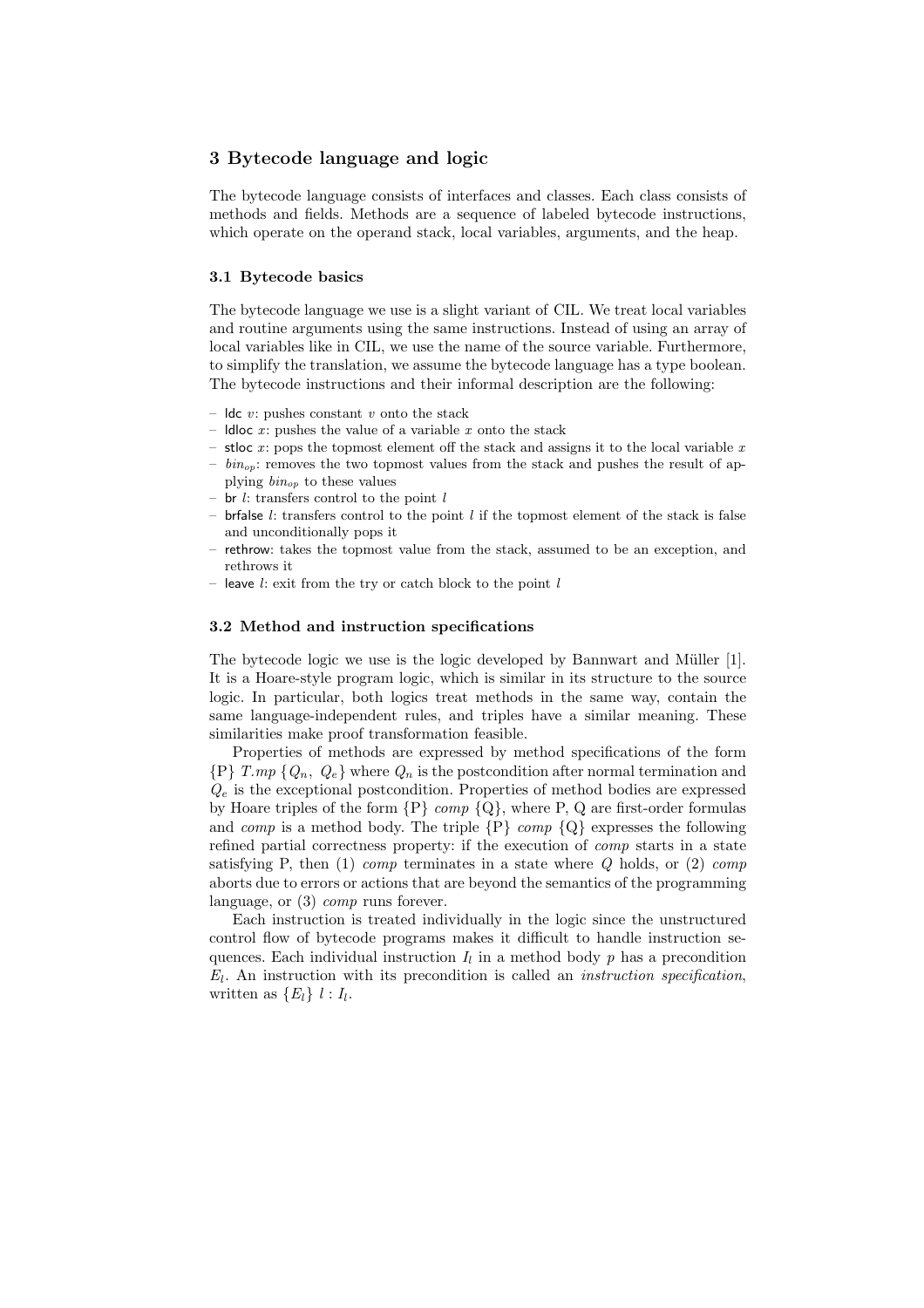The meaning of an instruction specification cannot be defined in isolation. The instruction specification  ${E_l}$  l :  $I_l$  expresses that if the precondition  $E_l$ holds when the program counter is at position  $l$ , then the precondition of  $I_l$ 's successor instruction holds after normal termination of  $I_l$ .

### 3.3 Rules

Assertions refer to the current stack, arguments, local variables, and the heap. The current stack is referred to as s and its elements are denoted by non-negative integers: element 0 is the topmost element, etc. The interpretation  $[E_l]$ : State  $\times$  Stack  $\rightarrow$  Value for s is defined as follows:  $[s(0)|\langle S,(\sigma, v)\rangle] = v$  and  $[s(i+1)]\langle S,(\sigma, v)\rangle = [s(i)]\langle S, \sigma\rangle.$ 

The functions *shift* and *unshift* define the substitutions that occur when values are pushed onto and popped from the stack, respectively. Their definitions are the following:  $shift(E) = E[s(i+1)/s(i)$  for all  $i \in \mathbb{N}]$  and  $unshift = shift^{-1}$ .

The rules for instructions have the following form:

$$
\frac{E_l \Rightarrow wp(I_l)}{A \vdash \{E_l\} \ l : I_l}
$$

where  $wp(I_l)$  denotes the *local weakest precondition* of instruction  $I_l$ . The rule specifies that  $E_l$  (the precondition of  $I_l$ ) has to imply the weakest precondition of  $I_l$  with respect to all possible successor instructions of  $I_l$ . The precondition  $E_l$  denotes the precondition of the instruction  $I_l$ . The precondition  $E_{l+1}$  denotes the precondition of  $I_l$ 's successor instruction. Table 1 shows the definition of  $wp$ .

> $I_l$   $wp(I_l)$  $\det v = \left[ \frac{unshift(E_{l+1}[v/s(0)])}{\text{ } } \right]$ Idloc  $x \ \left[ \text{unshift}(E_{l+1}[x/s(0)]) \right]$ stloc  $x \mid (shift(E_{l+1}))[s(0)/x]$  $\binom{bin_{op}}{(shift(E_{l+1}))[s(1) \text{ op } s(0)/s(1)]}$  $\mathsf{br}$   $l'$  $\int E_{l'}$ brfalse  $l$  $\prime$  $(s(0) \Rightarrow shift(E_{l+1})) \wedge (\neg s(0) \Rightarrow shift(E_{l'})$ leave  $l'$  $E_{l'}$

Table 1. Definition of function  $wp$ .

# 4 Specification translator

The specification translator translates Eiffel contracts into first order logic (FOL). The challenging problem in the specification translator is produced by the impedance mismatch between Eiffel and CIL. Due to CIL does not directly support multiple inheritance, Eiffel classes are mapped to interfaces or implementation classes. To be able to translate contracts, we use deeply-embedded Eiffel expressions.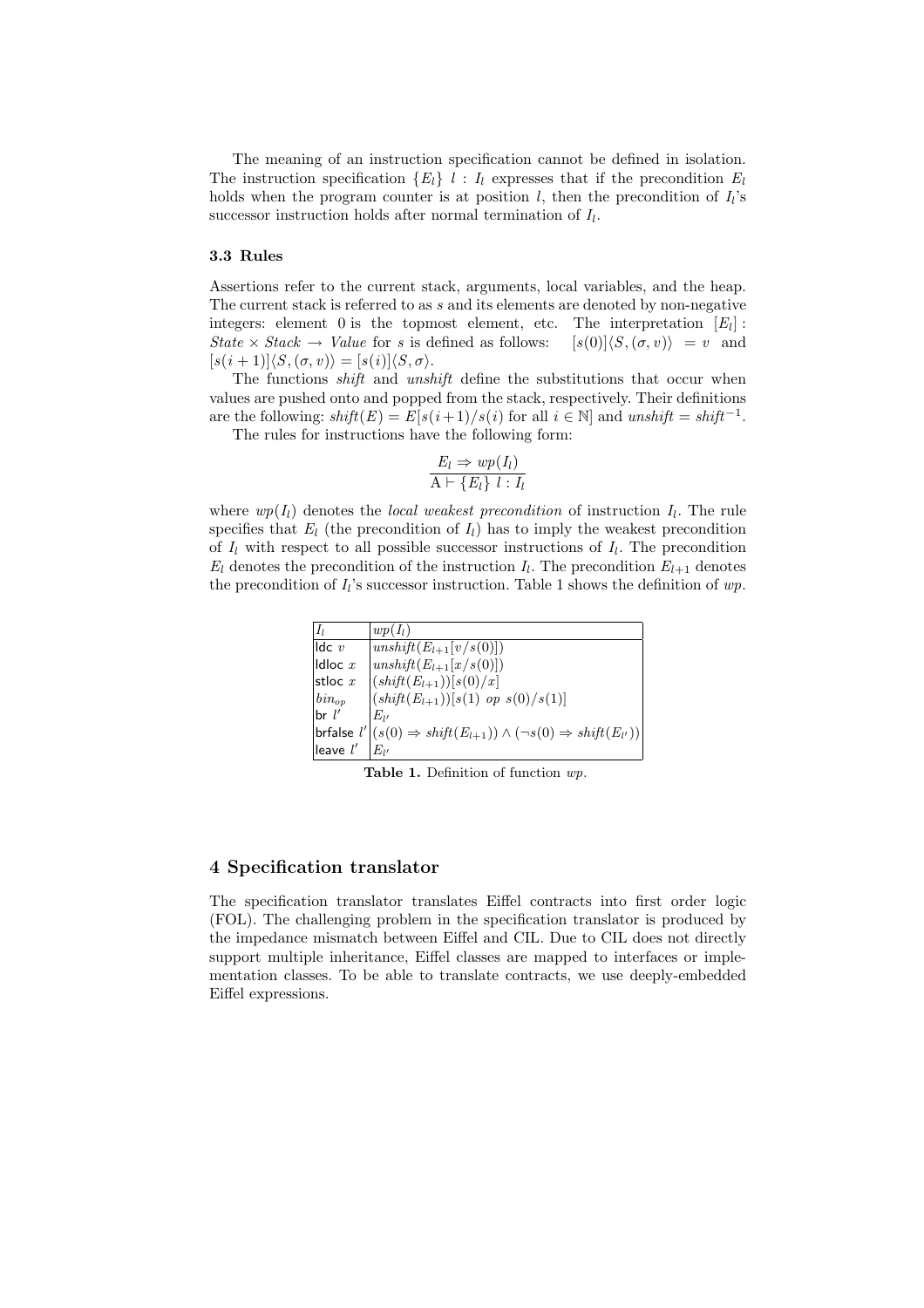### 4.1 Translation basics

In Hoare triples, pre- and postconditions may refer to the structure of the Eiffel program. Therefore, in our logic, pre- and postconditions are deeply-embedded Eiffel expressions, extended with universal and existential quantifiers. The proof translation proceeds in two steps: first, translation of pre-and postconditions into FOL using the translation function presented in this section; then, translation of the proof using the functions presented in Section 5.

We have defined a deep embedding of the Eiffel expressions used in the contract language. Then, we have defined translation functions to FOL. The datatype definitions, the translation functions and their soundness proof are formalized in Isabelle. In this section, we present the most interesting definitions and formalizations, for a complete definition see [13].

## 4.2 Datatype definitions

Eiffel contracts are based on boolean expressions, extended (for postconditions) with the old notation. They can be constructed using the logical operators  $\neg$ and  $\vee$ , equality, and the type functions *ConformsTo* or *IsEqual*. Expressions are constants, local variables and arguments, attributes, routine calls, creation expressions, old expressions, boolean expressions, and Void. Arguments are treated as local variables using the sort  $RefVar$  to minimize the datatype definition. Furthermore, boolean variables are not introduced in the definition  $boolExp$ . They are treated as local variables using the sort RefVar . We assume routines have exactly one argument.

```
datatype EiffelContract = \textbf{Required} bookError| Ensure boolExpr
datatype\;bookError = Const\;bool| Neg boolExpr
                     | Or boolExpr boolExpr
                    | Eq expr expr
                    | Type typeFunc
datatype typeFunc = \text{ConformsTo} typeExpr typeExpr
                    | IsEqual typeExpr typeExpr
datatype typeExpr = \mathbf{EType} EiffelType
                    | Type expr
datatype expr = \text{ConstInt} int
                 | RefVar var
                 Att objID attrib
                 | CallR callRoutine
                  | Create EiffelType routine argument
                 | Old expr
                 | Bool boolExpr
                 | Void
\textbf{datatvpe} callRoutine = Call expr routine argument
```
datatype  $argument =$  Argument  $expr$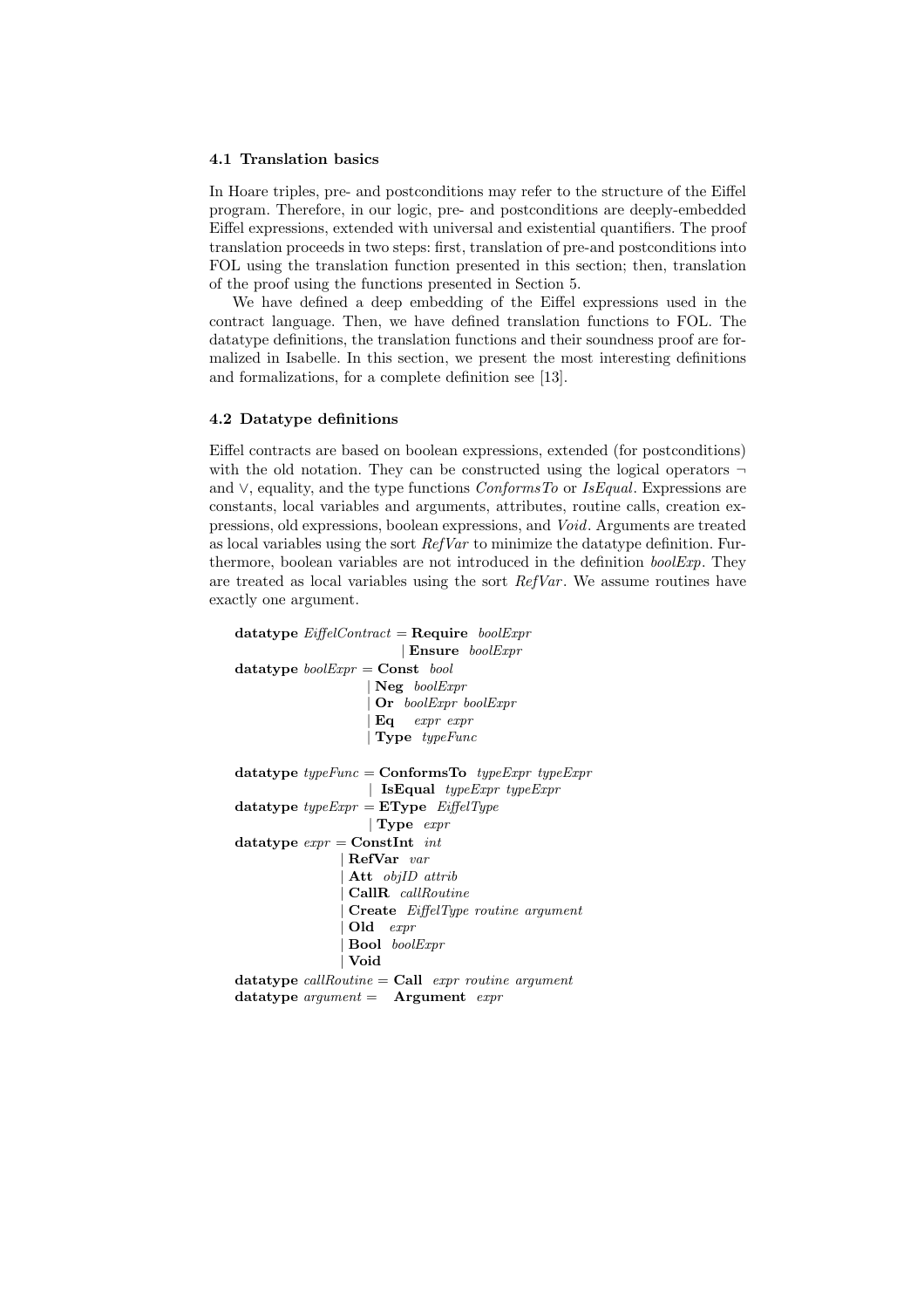EiffelTypes are Boolean, Integer, classes with a class identifier, or None. The notation  $(cID : classID)$  means, given an Eiffel class c,  $cID(c)$  returns its  $classID$ . datatype  $EiffelType =$ Boolean

> | Integer  $EClass (cID : classID)$ | None

Variables, attributes and routines are defined as follows: datatype var  $=$  Var vID EiffelType | Result EiffelType | Current EiffelType datatype  $attribute =$  Attr  $(aID : attributeID)$  EiffelType datatype  $\textit{routine} = \textbf{R}$ outine  $\textit{routine}$  EiffelType EiffelType

### 4.3 Object store and values

An object store is modeled by an abstract data type store. We use the object store presented by Poetzsch-Heffter [15]. The Eiffel object store and the CIL object store are the same. The following operations apply to the object store:  $accessC(os, l)$  denotes reading the location l in store os; alive(o, os) yields true if and only if object o is allocated in os; new(os, C) returns a reference to a new object in the store os of type  $C$ ; alloc(os, C) denotes the store after allocating the object store new(os, C); update(os, l, v) updates the object store os at the location  $l$  with the value  $v$ :

 $accessC::store \rightarrow location \rightarrow value$ alive  $:: \quad value \rightarrow store \rightarrow bool$  $alloc ::$  store  $\rightarrow classID \rightarrow store$  $new ::$  store  $\rightarrow classID \rightarrow value$ update  $::$  store  $\rightarrow$  location  $\rightarrow$  value  $\rightarrow$  store

The axiomatization of these functions is presented by Poetzsch-Heffter [15]. A value is a boolean, an integer, the void value, or an object reference. An object is characterized by its class and an identifier of infinite sort *objID*.  $datatype value = BookNode$ 

```
| IntV int
 ObjV classID objID
| VoidV
```
### 4.4 Mapping Eiffel types to CIL

To define the translation from Eiffel contracts to FOL, it is useful first to define CIL types and mapping functions that map Eiffel types to the CIL types: boolean, integer, interfaces, classes and the null type.

datatype  $CilType = **CilBoolean**$ | CilInteger

```
| Interface classID
| CilClass classID
| NullT
```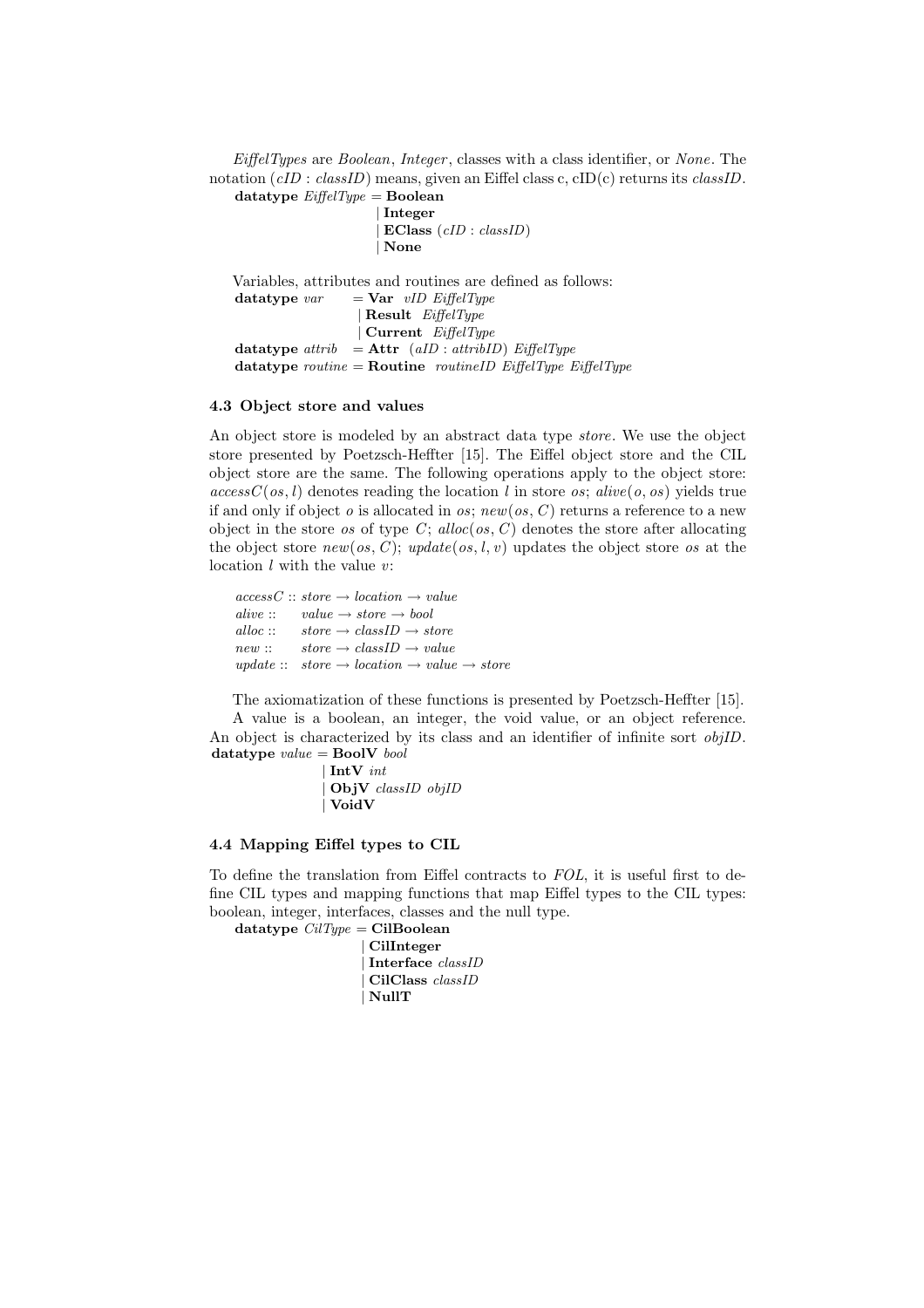The translation then uses two functions that map Eiffel types to CIL: (1)  $\nabla_{interface}$  maps an Eiffel type to a CIL interface; (2)  $\nabla_{class}$  maps the type to a CIL implementation class. These functions are defined as follows:

| $\nabla_{interface} :: EiffelType \rightarrow CilType$           | $\nabla_{class} :: EiffelType \rightarrow CilType$          |
|------------------------------------------------------------------|-------------------------------------------------------------|
| $\nabla_{interface}(\text{Boolean}) = \text{CilBoolean}$         | $\nabla_{class}(\text{Boolean}) = \text{CilBoolean}$        |
| $\nabla_{interface}(\textbf{Integer}) = \textbf{Cillnteger}$     | $\nabla_{class}(\text{Integer}) = \text{Cillnteger}$        |
| $\nabla_{interface}(\mathbf{EClass}\ n) = \mathbf{Interface}\ n$ | $\nabla_{class}(\mathbf{EClass}\ n) = \mathbf{CilClass}\ n$ |
| $\nabla_{interface}(\mathbf{None}) \quad \quad = \mathbf{NullT}$ | $\nabla_{class}(\textbf{None}) = \textbf{NullT}$            |

The translation of routine calls needs method signatures in CIL and a translation function that maps Eiffel routines to CIL methods. The function  $\nabla_{interface}$ serves to map types  $t_1$  and  $t_2$  to CIL types.

datatype  $CilMethod = Method$  methodID  $CilType$   $CilType$  $\nabla_r :: routine \rightarrow CilMethod$  $\nabla_r(\text{Routine } n \text{ } t1 \text{ } t2) = (\text{Method } n \text{ } (\nabla_{interface} t1) \text{ } (\nabla_{interface} t2))$ 

#### 4.5 Contract translation

The translation of the specification relies on five translation functions: (1)  $\nabla_b$ takes a boolean expression and returns a function that takes two stores and a state an returns a value; (2)  $\nabla_{exp}$  translates expressions; (3)  $\nabla_t$  translates type functions (conforms to and is equal); (4)  $\nabla_{call}$  translates a routine call; and (5)  $\nabla_{\textit{arg}}$  translates arguments. These functions use two object stores, the second one is used to evaluate old expressions. state is a mapping from variables to values (var  $\rightarrow$  value). The signatures of these functions are the following:

 $\nabla_b :: \text{bool} \text{Expr} \rightarrow (\text{store} \rightarrow \text{store} \rightarrow \text{state} \rightarrow \text{value})$  $\nabla_{exp}$  ::  $expr \rightarrow (store \rightarrow store \rightarrow state \rightarrow value)$  $\nabla_t :: typeFunc \rightarrow (store \rightarrow store \rightarrow state \rightarrow value)$  $\nabla_{call} :: callRowtime \rightarrow (store \rightarrow store \rightarrow state \rightarrow value)$  $\nabla_{\textit{arg}} :: argument \rightarrow (store \rightarrow store \rightarrow state \rightarrow value)$ 

```
The definition of the function \nabla_b is the following:
\nabla_b (Const\;b) = \lambda \; (h_1, h_2::store) \; (s::state): \; (BoolV\;b)\nabla_b(\textbf{Neg } b) = \lambda(h_1, h_2::store) (s :: state) :
                           (BoolV \neg (aB(\nabla_b \ b \ h_1 \ h_2 \ s)))\nabla_b(\textbf{Or } b_1 \; b_2) = \lambda \; (h_1, h_2 :: store) \; (s :: state) :(BoolV (aB(\nabla_b b_1 h_1 h_2 s)) \vee (aB(\nabla_b b_2 h_1 h_2 s)))\nabla_b(\mathbf{Eq} e_1 e_2) = \lambda(h_1, h_2::store)(s::state):(BoolV (aI(\nabla_{exp} e_1 h_1 h_2 s)) = (aI(\nabla_{exp} e_2 h_1 h_2 s))\nabla_b(\textbf{Type } e) = \lambda (h_1, h_2 :: store) (s :: state) : (\nabla_t e h_1 h_2 s))
```
The function  $\nabla_t$  maps the Eiffel types to CIL. The Eiffel function ConformsTo is mapped to the function  $\preceq_c$  (subtyping in CIL). Its types are translated to interfaces using the function  $\nabla_{interface}$ . The function IsEqual is translated using the function  $=$  (types equality in CIL). Its types are translated to CIL classes using the function  $\nabla_{class}$ . The function  $\nabla_t$  is defined as follows: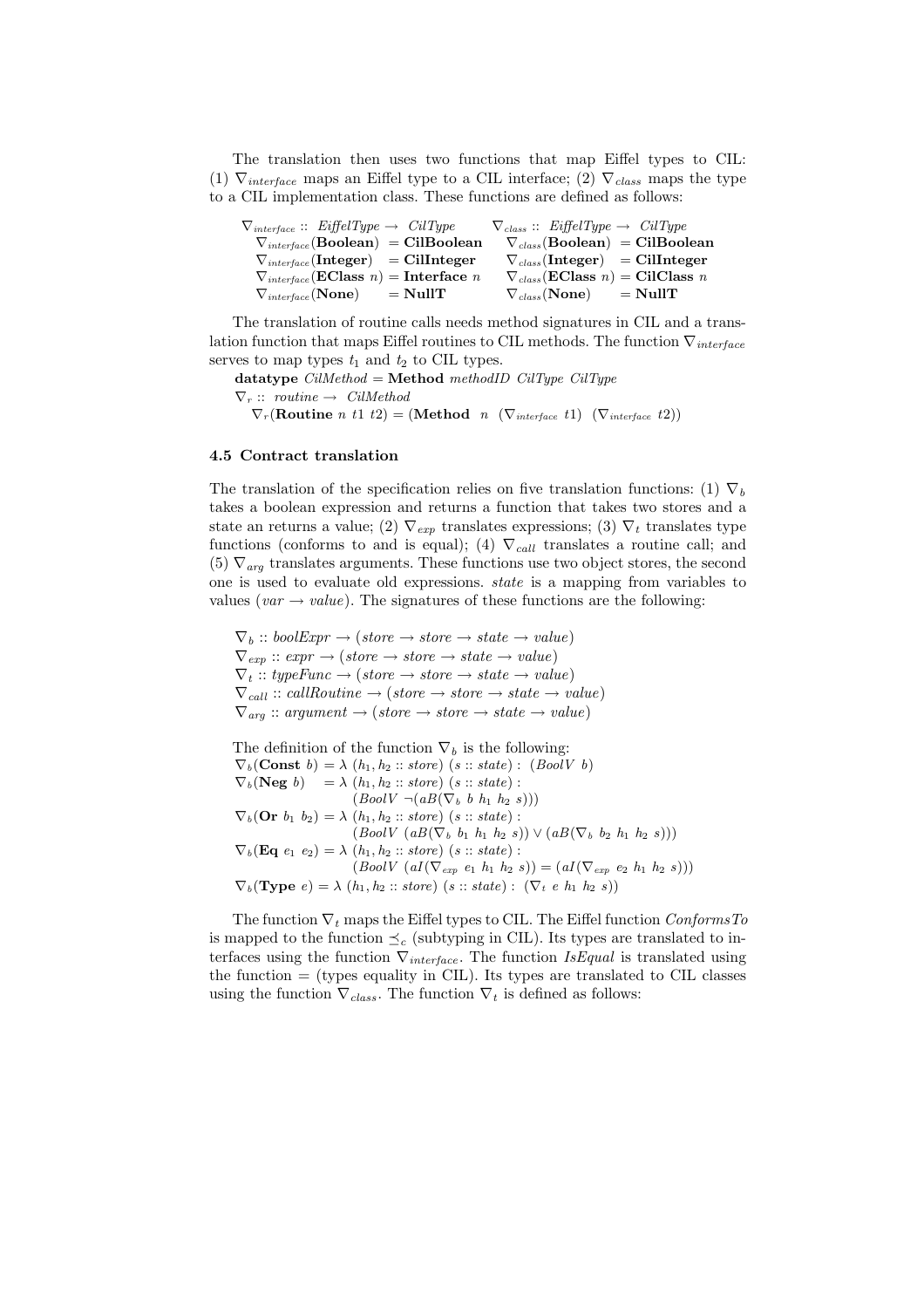$$
\nabla_t(\text{ConformsTo } t_1 \ t_2) = \lambda \ (h_1, h_2 :: store)(s :: state) :(BoolV(\nabla_{interface}(\nabla_{type} t_1)) \preceq_c (\nabla_{interface}(\nabla_{type} t_2)))\nabla_t(\text{IsEqual } t_1 \ t_2) = \lambda \ (h_1, h_2 :: store)(s :: state) :(BoolV(\nabla_{class}(\nabla_{type} t_1)) = (\nabla_{class}(\nabla_{type} t_2)))
$$

The function  $\nabla_{type}$  given a type expression returns its Eiffel type:  $\nabla_{type} :: typeExp \rightarrow EiffelType$ 

 $\nabla_{type}(\mathbf{EType}~t) = t$  $\nabla_{type}(\textbf{Expression } e) = (typeOf \ e)$ 

The function  $\nabla_{exp}$  translates local variables using the *state s*. Creation instructions are translated using the functions *new* and *alloc*. The translation of old expressions uses the second *store* to map the expression  $e$  to CIL. The definition is:<br> $\nabla_{exp}(\textbf{ConstInt } i)$ 

 $\nabla_{exp}(\text{ConstInt } i) = \lambda(h_1, h_2::store)(s::state) : (IntV i)$ <br>  $\nabla_{exp}(\text{RefVar } v) = \lambda(h_1, h_2::store)(s::state) : (s(v))$  $=\lambda(h_1, h_2:: store)(s:: state):(s(v))$  $\nabla_{exp}(\mathbf{Att}~ob~a) = \lambda(h_1, h_2::store)(s::state):$  $(accessC h_1 (Loc (aID a) ob))$  $\nabla_{exp}(\text{CallR} \; ct) = \lambda \; (h_1, h_2 :: store)(s :: state) :$  $(\nabla_{call} crt h_1 h2 s)$  $\nabla_{exp}$ (Create t rt p) =  $\lambda$  (h<sub>1</sub>, h<sub>2</sub> :: store)(s :: state) :  $(new (alloc h_1 (cID t)) (cID t))$  $\nabla_{exp}(\textbf{Old } e)$  =  $\lambda(h_1, h_2::store)(s::state):$  $(\nabla_{exp}$  e  $h_2$   $h_2$  s)  $\nabla_{exp}(\textbf{Bool } b)$  =  $\lambda(h_1, h_2::store)(s::state)$ :  $(\nabla_b \; b \; h_1 \; h_2 \; s)$  $\nabla_{exp}(\mathbf{Void})$  =  $\lambda(h_1, h_2::store)(s::state):(\textit{VoidV})$ 

The function  $\nabla_{call}$  is defined as follows:

 $\nabla_{call}(\textbf{Call }e_1 \text{ rt }p) = \lambda(h_1, h_2::store)(s::state):$ (CilInvokeVal  $h_1$  ( $\nabla_r$   $rt$ ) ( $\nabla_{exp}$   $e_1$   $h_1$   $h_2$   $s$ )( $\nabla_{arg}$   $p$   $h_1$   $h_2$   $s$ ))

The function *CillnvokeVal* takes a CIL method m and two values (its argument p and invoker  $e_1$ ) and returns the value of the result of invoking the method m with the invoker  $e_1$  and argument p.

The definition of the function  $\nabla_{arg}$  is the following:

 $\nabla_{arg}(\textbf{Argument } e) = \lambda (h_1, h_2 :: store)(s :: state) : (\nabla_{exp} e h_1 h_2 s)$ 

### 4.6 Example translation

To be able to translate contracts, first we embed the contracts in Isabelle using the above data type definitions. Then, we apply the translation function  $\nabla_b$ which produces the contracts in FOL. Following, we present the embedding of the contracts of the function merge presented in Section 1. Its precondition is embedded as follows:

Type (  $\text{ConformsTo}$  (Type ( $\text{RefVar}$  other) ) (EType  $\text{LINKED\_LIST}[G]$ ) ) Type ( IsEqual (Type (RefVar Current) ) (Type (RefVar other) ) )

The deep embedding of merge's postcondition is as follows: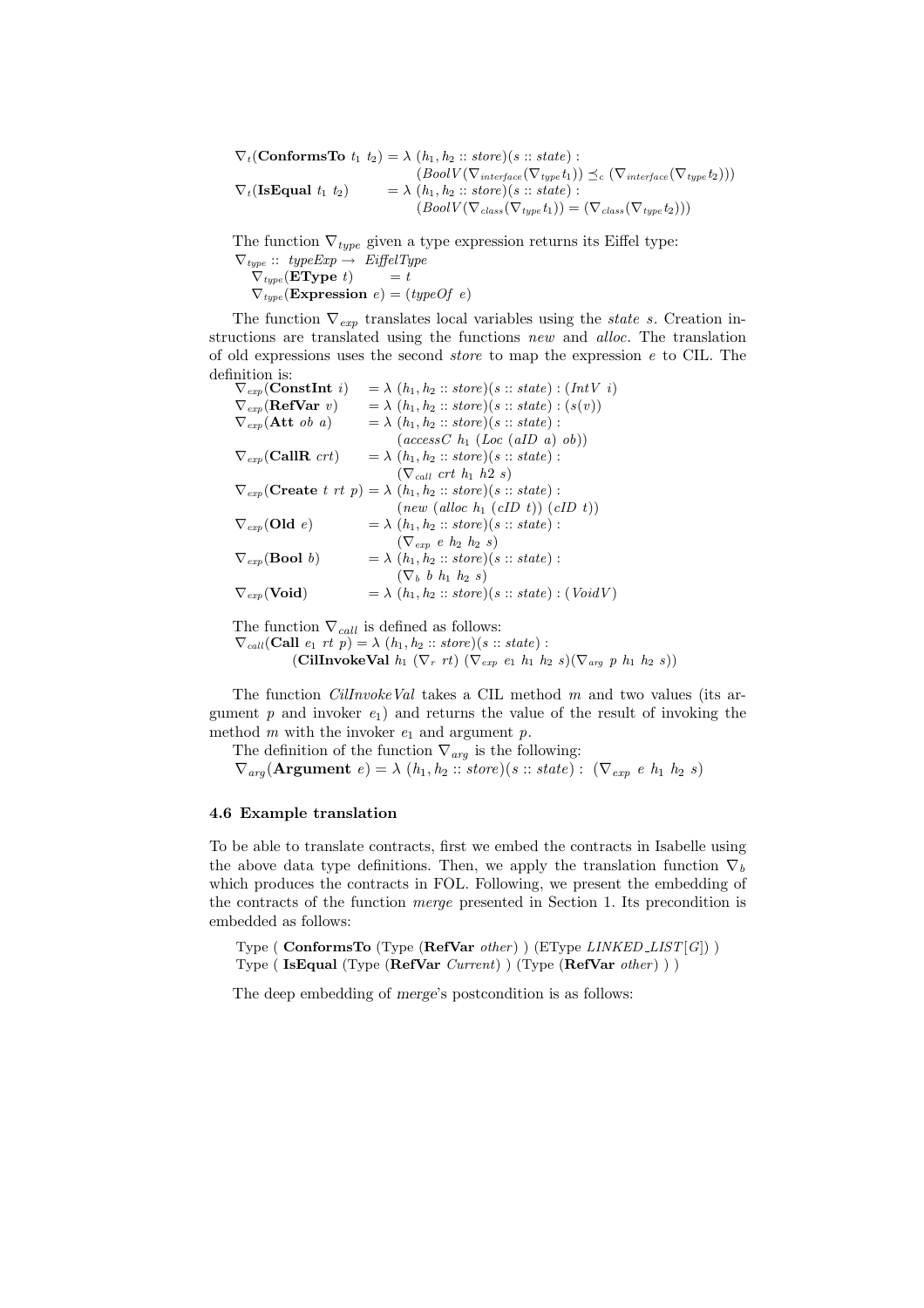Type ( IsEqual (Type (RefVar Current) ) (EType LINKED LIST[G]) )

The application of the function  $\nabla_b$  to the precondition produces the following expression:

 $\lambda$   $(h_1, h_2::store)(s::state):$  $BoolV(typeOf\ other) \preceq_c (interface \ LINKED\_LIST[G])$  $\lambda$  (h<sub>1</sub>, h<sub>2</sub> :: store)(s :: state) : BoolV (typeOf Current) = (typeOf other)

The result of the application of the function  $\nabla_b$  to the deep embedding of merge's postcondition is the following:

> $\lambda$   $(h_1, h_2 :: store)(s :: state)$ :  $BoolV(typeOf Current) = (CilClass \ LINKED\_LIST[G])$

In the precondition, the type  $LINKED_LIST/G$  is translated to the interface  $LINKED_LIST/G$  because the precondition uses the function  $ConformsTo$ . However, in the postcondition, the type  $LINKED\_{LIST[G]}$  is translated to the class  $LINKED_LIST[G]$  because it uses the function IsEqual. The PTC can translates these types because it takes deeply-embedded Eiffel expressions as input.

# 5 Proof translation

Our proof translator is based on two transformation functions,  $\nabla_S$  and  $\nabla_E$ , for instructions and expressions, respectively. Each yields a sequence of bytecode instructions and their specifications.

### 5.1 Transformation function basics

The function  $\nabla_E$  generates a bytecode proof from a source expression and a precondition for its evaluation. The function  $\nabla_S$  generates a bytecode proof from a source proof. These functions are defined as a composition of the translations of the proof's sub-trees. They have the signatures:

 $\nabla_E : Precondition \times Expression \times Postcondition \times Label \rightarrow Bytecode\_Proof$  $\nabla_S : Proof \_Tree \times Label \times Label \times Label \rightarrow Bytecode\_Proof$ 

In  $\nabla_E$  the label is used as the starting label of the translation. Proof Tree is a derivation in the source logic. In  $\nabla_S$ , the three labels are: (1) start for the first label of the resulting bytecode; (2) next for the label after the resulting bytecode; this is for instance used in the translation of an else branch to determine where to jump at the end; (3) exc for the jump target when an exception is thrown. The *Bytecode\_Proof* type is defined as a list of instruction specifications.

The proof translation will now be presented for the compound instruction, loops, and rescue clauses. The definition of  $\nabla_E$  is simple, it translates expressions to CIL proofs. Due to space limitations, this definition is not presented here (see our technical report [13]). Furthermore, in this technical report, the translation also includes object-oriented features such as object creation and routine invocation.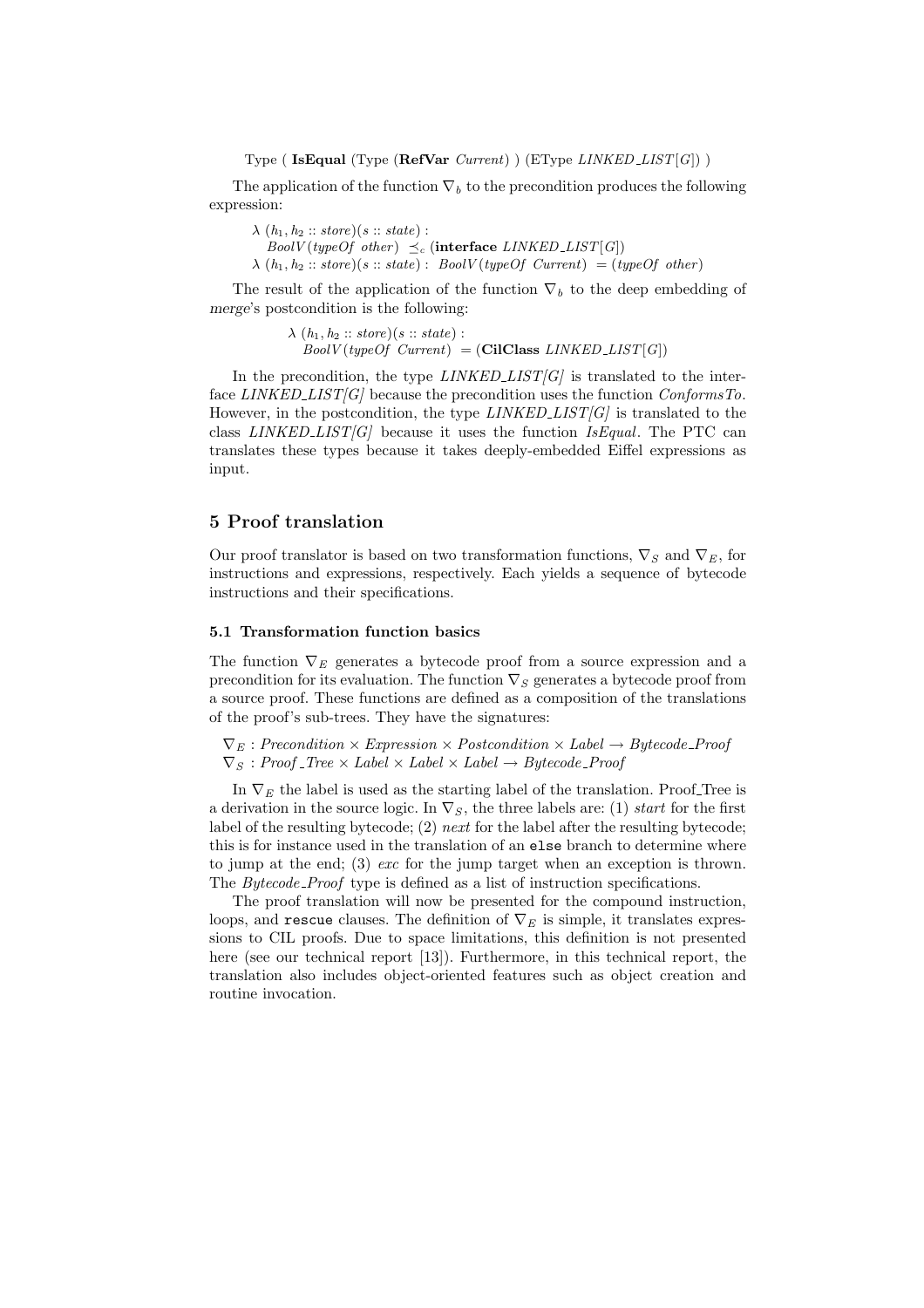### 5.2 Compound Instruction

Compound instructions are the simplest instructions to translate. The translation of  $s_2$  is added after the translation of  $s_1$  where the starting label is updated to  $l_b$ . Let  $T_{S_1}$  and  $T_{S_2}$  be the following proof trees:

$$
T_{S_1} \equiv \frac{Tree_1}{\{P\} \ s_1 \ \{Q_n \ , R_e\}} \qquad T_{S_2} \equiv \frac{Tree_2}{\{Q_n\} \ s_2 \ \{R_n \ , R_e\}}
$$

The definition of the translation is the following:

$$
\nabla_S \left( \frac{T_{S_1} \qquad T_{S_2}}{\left\{ P \right\} \begin{array}{c} s_1; s_2 \left\{ R_n, R_e \right\} \\ \nabla_S \left( T_{S_1}, l_{start}, l_b, l_{exc} \right) \end{array}} \right) = \\ \nabla_S \left( T_{S_2}, l_b, l_{next}, l_{exc} \right)
$$

The bytecode for  $s_1$  establishes  $Q_n$ , which is the precondition of the first instruction of the bytecode for  $s_2$ . Therefore, the concatenation of the bytecode as the result of the translation of  $s_1$  and  $s_2$ , produces a sequence of valid instruction specifications. Section 7 will discuss soundness.

#### 5.3 Loop Instruction

Let  $T_{S_1}$  and  $T_{S_2}$  be the following proof trees:

$$
T_{S_1} \equiv \frac{Tree_1}{\{P\} \quad s_1 \quad \{I \quad R_e\}} \qquad T_{S_2} \equiv \frac{Tree_2}{\{\neg e \land I\} \quad s_2 \quad \{I \quad R_e\}}
$$

The first step of translating the loop is to translate  $s_1$  using  $\nabla_S$ . Then, control is transferred to  $l_d$  where the loop expression is evaluated. The body of the loop is translated with  $l_c$ . The loop invariant holds at the begging of the loop expression evaluation (at  $l_d$ ). The definition is:

$$
\nabla_S \left( \frac{T_{S_1} \qquad T_{S_2}}{\{P\} \text{ from } s_1 \text{ until } e} \{ (I \wedge e), R_e \} , l_{start}, l_{next}, l_{exc} \right) =
$$
\n
$$
\nabla_S ( T_{S_1}, l_{start}, l_b, l_{exc} )
$$
\n
$$
\{I\} \qquad l_b : \text{br } l_d
$$
\n
$$
\nabla_S ( T_{S_2}, l_c, l_d, l_{exc} )
$$
\n
$$
\nabla_E ( I, e, \{shift(I) \wedge s(0) = e \}, l_d )
$$
\n
$$
\{shift(I) \wedge s(0) = e \} l_e : \text{brfalse } l_c
$$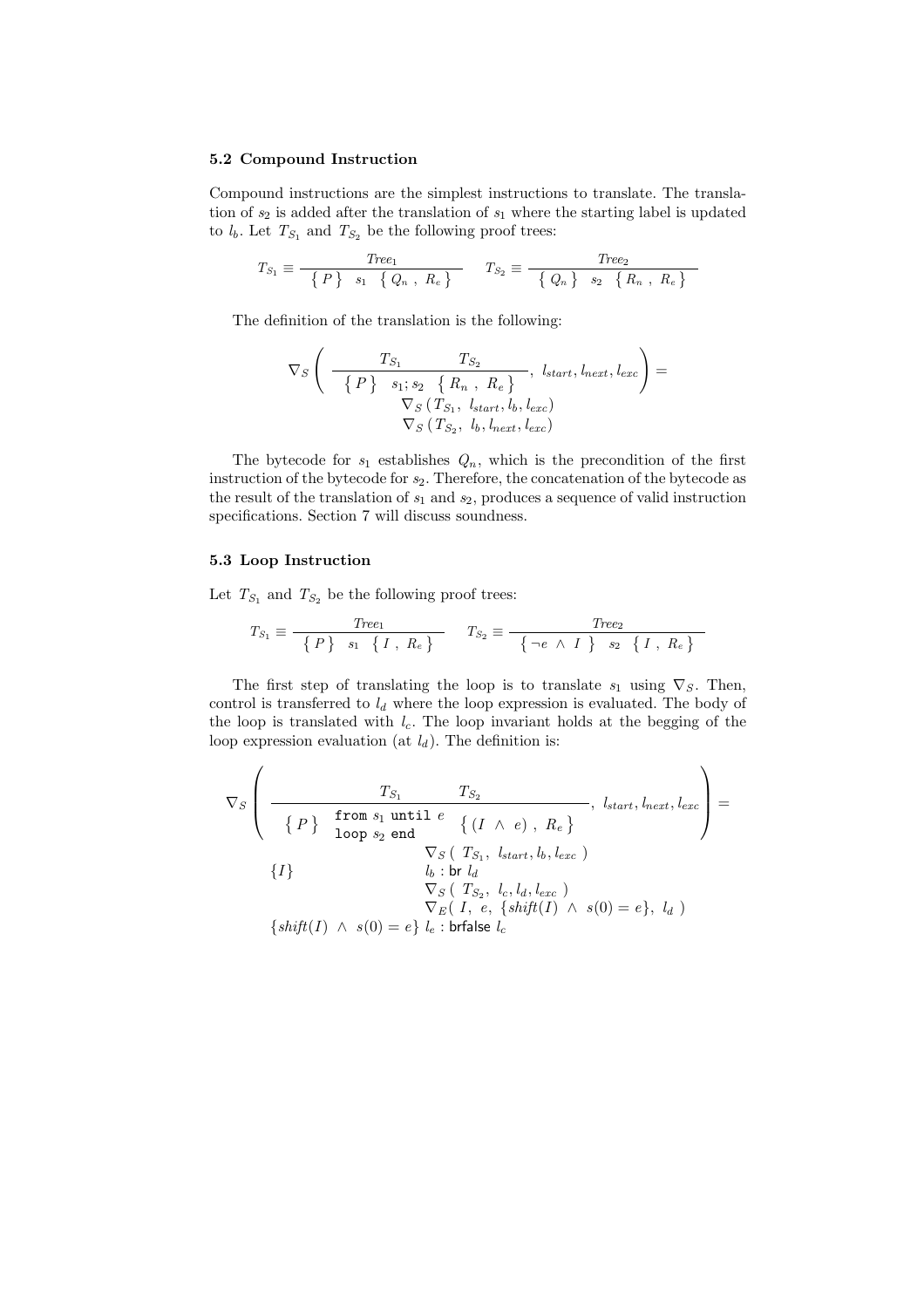### 5.4 Rescue clause

The translation of rescue clauses to CIL is one of the most interesting translations. Since rescue clauses do not exist in CIL, this translation maps rescue clauses to .try and catch CIL instructions. Let  $T_{S_1}$  and  $T_{S_2}$  be the following proof trees:

$$
T_{S_1} \equiv \frac{Tree_1}{\{I_r\} \ s_1 \ \{Q_n, \ Q_e\}} \ T_{S_2} \equiv \frac{Tree_2}{\{Q_e\} \ s_2 \ \{Retry \Rightarrow I_r \land \ A_e\}}
$$

First, the instruction  $s_1$  is translated to a .try block. The exception label is updated to  $l_c$  because if an exception occurs in  $s_1$ , control will be transferred to the catch block at  $l_c$ . Then, the instruction  $s_2$  is translated into a catch block. For this, the exception object is first stored in a temporary variable and then  $s_2$  is translated. In this translation, the Retry label is updated to  $l_{start}$  (the beginning of the routine). Finally, between labels  $l_e$  and  $l_i$ , control is transferred to  $l_{start}$  if Retry is true; otherwise, the exception is pushed on top of the stack and re-thrown. The definition is:

$$
\nabla_S\left(\begin{array}{cc}T_{S_1}&T_{S_2}\\ \hline \left\{ \,P\,\right\} & \text{do }s_1\text{ rescue }s_2\end{array}\begin{array}{c} \\ \left\{ \,Q_n\,\right\}\end{array}\right,\,R_e\left.\right\}^{~~, \ l_{start},\ l_{next},\ l_{exc}}\right)=
$$

 $t_{\text{rel}}$ 

$$
\begin{array}{c}\n\text{for } l \\
Q_n \text{ is the same number of times } l_b: \text{ leave } l_{next}\n\end{array}
$$

| catch System. Exception {                                                     |                                              |
|-------------------------------------------------------------------------------|----------------------------------------------|
| ${Q_e \land excV \neq null \land s(0) = excV}$                                | $l_c$ : $stloc last\_exception$              |
| ${Q_e}$                                                                       | $\nabla_S (T_{S_2}, l_d, l_e, l_a, l_{exc})$ |
| ${Retry \Rightarrow I_r \land \neg Retry \Rightarrow R_e}$                    | $l_e$ : $ldloc Retry$                        |
| ${Retry \Rightarrow I_r \land \neg Retry \Rightarrow R_e \land s(0) = Retry}$ | $l_f$ : $brals = l_h$                        |
| ${I_r}$                                                                       | $l_g$ : $br \mid l_{disc last\_exception}$   |
| ${R_e \land s(0) = last\_exception}$                                          | $l_i$ : $rethrow$                            |

# 6 Example

The PTC processes a list of Eiffel classes. Every class consists of a sequence of routines. Every routine consists of its pre- and postcondition and the source proof. The PTC generates two CIL types per Eiffel class: the interface and the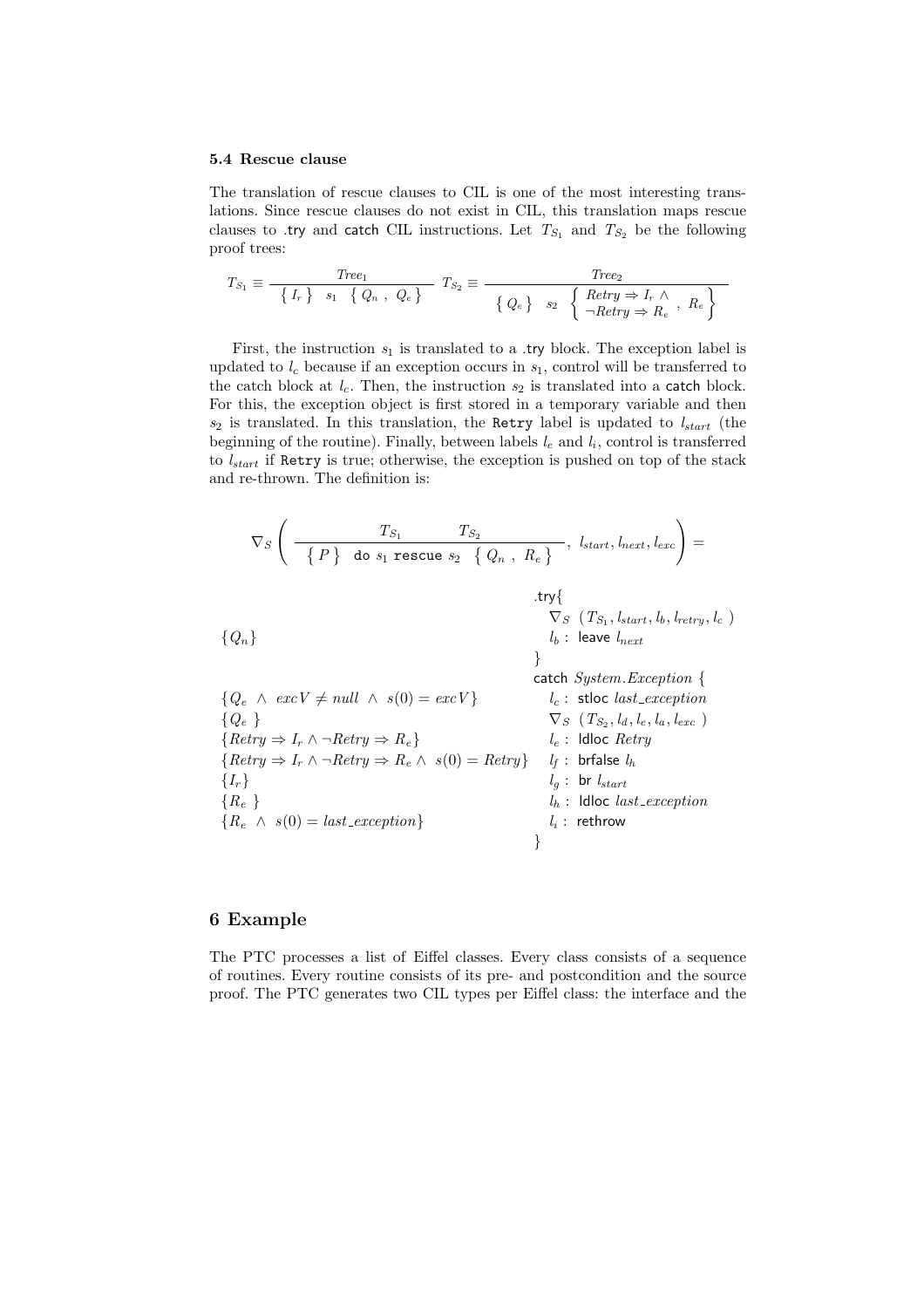implementation class. Then, for each routine, it translates the pre- and postcondition using the functions defined in Section 4. Finally it translates the source proof using the functions defined in Section 5.

```
1 safe division (x,y: INTEGER): INTEGER
     local
 3 \qquad z: \textit{INTEGR}do
5 \{z=0 \text{ or } z=1\}Result := x // (y+z)
 7 { zero \text{ and } not\_zero , z = 0 }
     ensure
9 zero: y = 0 implies Result = x
        not zero: y \neq 0 implies Result = x // y
11 rescue
        \{z=0\}13 \t z := 1\{z=1, false\}15 Retry := true
        \{ Retry implies z=1 and not Retry implies false, false \}17 end
```
Fig. 2. Example of an Eiffel source proof.

Figure 2 and 3 illustrates the translation. Figure 2 presents the source proof. The example function implements an integer division, which always terminates normally. If the second operand is zero, it returns the first operand; otherwise the result is equal to the integer division  $x//y$ . Line 7 uses zero and not zero to denote the properties expressed by the postcondition labeled with these names  $(y = 0 \text{ implies } Result = x \text{ and } y' = 0 \text{ implies } Result = x/|y|$ . The bytecode proof uses the same convention. The exceptional postcondition of the last instruction of the rescue block and the exceptional postcondition of the routine are both false because the routine always terminates normally.

Figure 3 presents the bytecode proof. The generated bytecode for the body of the routine is enclosed in a try block (lines 01 to 07). Since the routine always terminates normally, the precondition of the instructions at labels 17 and 18 is false.

# 7 Soundness theorems

To be able to execute mobile code in a safe way, a soundness proof is required only for components of the trusted code base. Although PTCs are not part of the trusted code base, from the point of view of the code producer, the PTC should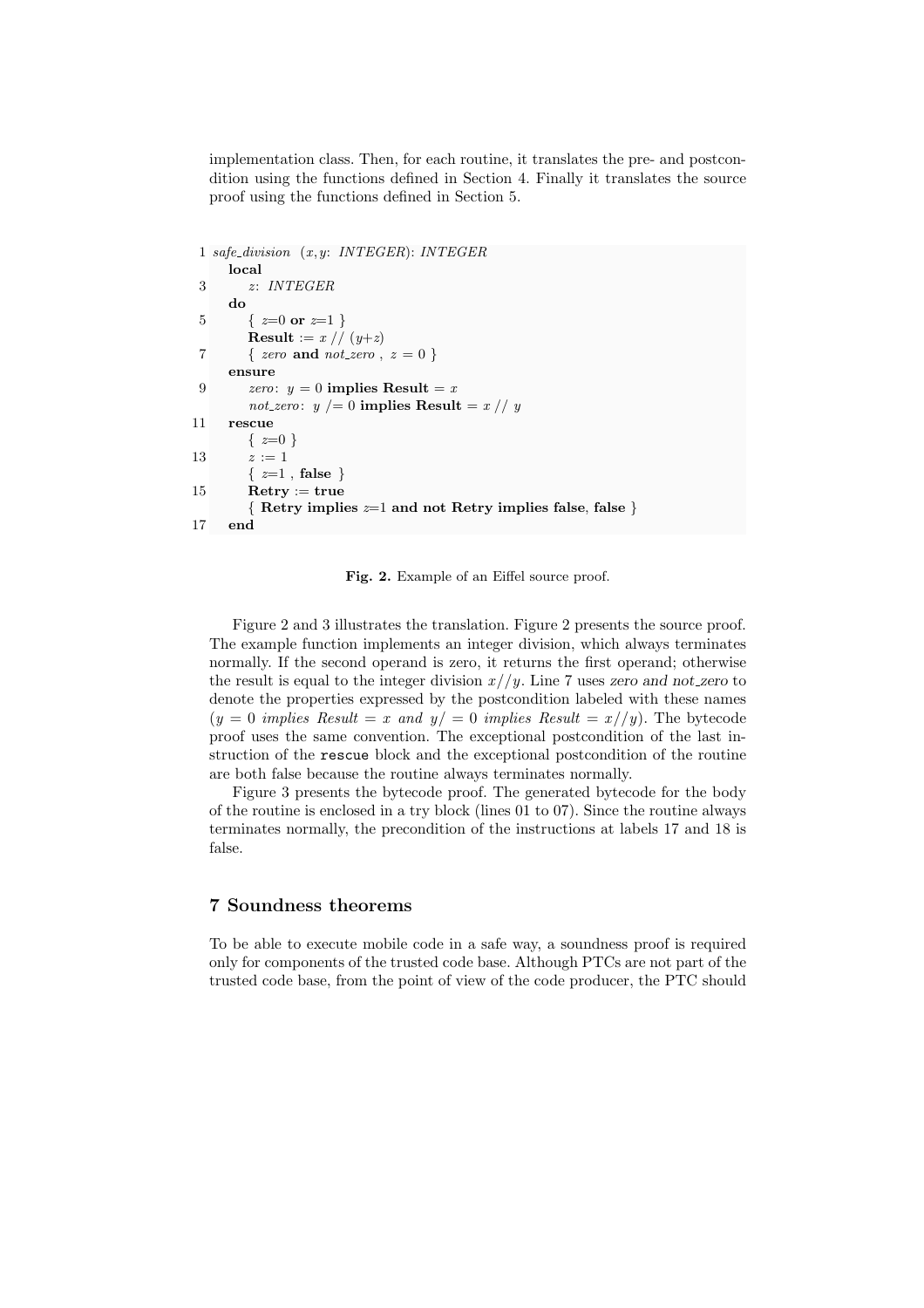|                                                                                | $try \{$                                 |
|--------------------------------------------------------------------------------|------------------------------------------|
| ${z = 0 \vee z = 1}$                                                           | $01:$ <b>Idloc</b> x                     |
| $\{(z=0 \vee z=1) \wedge s(0)=x\}$                                             | 02 : Idloc $y$                           |
| $\{(z=0 \vee z=1) \wedge s(1)=x \wedge s(0)=y\}$                               | $03:$ Idloc $z$                          |
| $\{(z=0 \vee z=1) \wedge s(1)=x \wedge s(1)=y \wedge s(0)=z\}$                 | $04: \text{binop}_+$                     |
| $\{(z=0 \vee z=1) \wedge s(1)=x \wedge s(0)=y+z\}$                             | $05: \mathbf{binop}_{//}$                |
| $\{(z=0 \vee z=1) \wedge s(0)=x//(y+z)\}\$                                     | $06:$ stloc Result                       |
| $\{zero \text{ and } not\_zero\}$                                              | $07:$ leave $19$                         |
|                                                                                | ł                                        |
|                                                                                | catch System.Exception {                 |
| $\{z=0 \wedge \ cscV \neq null \wedge s(0) = cscV\}$                           | $09:$ stloc <i>last_exception</i>        |
| ${z = 0}$                                                                      | $10:$ $\rm{Idc}$ 1                       |
| ${z = 0 \wedge s(0) = 1}$                                                      | $11:$ stloc $z$                          |
| $\{z=1\}$                                                                      | $12:$ ldc true                           |
| $\{z = 1 \wedge s(0) = true\}$                                                 | 13 : st $\mathbf{loc}$ Retry             |
| $\{\neg Retry \Rightarrow false \land Retry \Rightarrow (z = 1 \lor z = 0)\}\$ | 14 : Idloc $Retry$                       |
| $\{\neg Retry \Rightarrow false \wedge$                                        |                                          |
| $Retry \Rightarrow (z = 1 \vee z = 0) \wedge s(0) = Retry$                     | $15:$ brfalse $17$                       |
| ${z = 1 \lor z = 0}$                                                           | $16:$ br $01$                            |
| $\{false\}$                                                                    | $17:$ <b>Idloc</b> <i>last_exception</i> |
| $\{false \land s(0) = last\_exception\}$                                       | $18:$ rethrow                            |
|                                                                                | ł                                        |
| $\{zero \text{ and } not\_zero\}$                                              | 19 : Idloc Result                        |
| {zero and not_zero $\wedge$ s(0) = Result}                                     | $20:$ ret                                |

Fig. 3. Bytecode proof generated by the PTC.

always generates valid proofs to avoid that the produced bytecode is rejected by the proof checker.

It is thus desirable to prove the soundness of both the proof translator and the specification translator. For the proof translator, soundness informally means that the translation produces valid bytecode proofs. It is not enough, however, to produce a valid proof, because the compiler could generate bytecode proofs where every precondition is false. The theorem states that if  $(1)$  we have a valid source proof for the instruction  $s_1$ , and  $(2)$  we have a proof translation from the source proof that produces the instructions  $I_{l_{start}}...I_{l_{end}}$ , and their respective preconditions  $E_{l_{start}}...E_{l_{end}}$ , and (3) the normal postcondition in the source logic implies the next precondition of the last generated instruction (if the last generated instruction is the last instruction of the method, we use the normal postcondition in the source logic), and (4) the exceptional postcondition in the source logic implies the precondition at the target label  $l_{exc}$  but considering the value stored in the stack of the bytecode, then every bytecode specification holds  $(F \{E_l\} I_l)$ . The theorem is the following: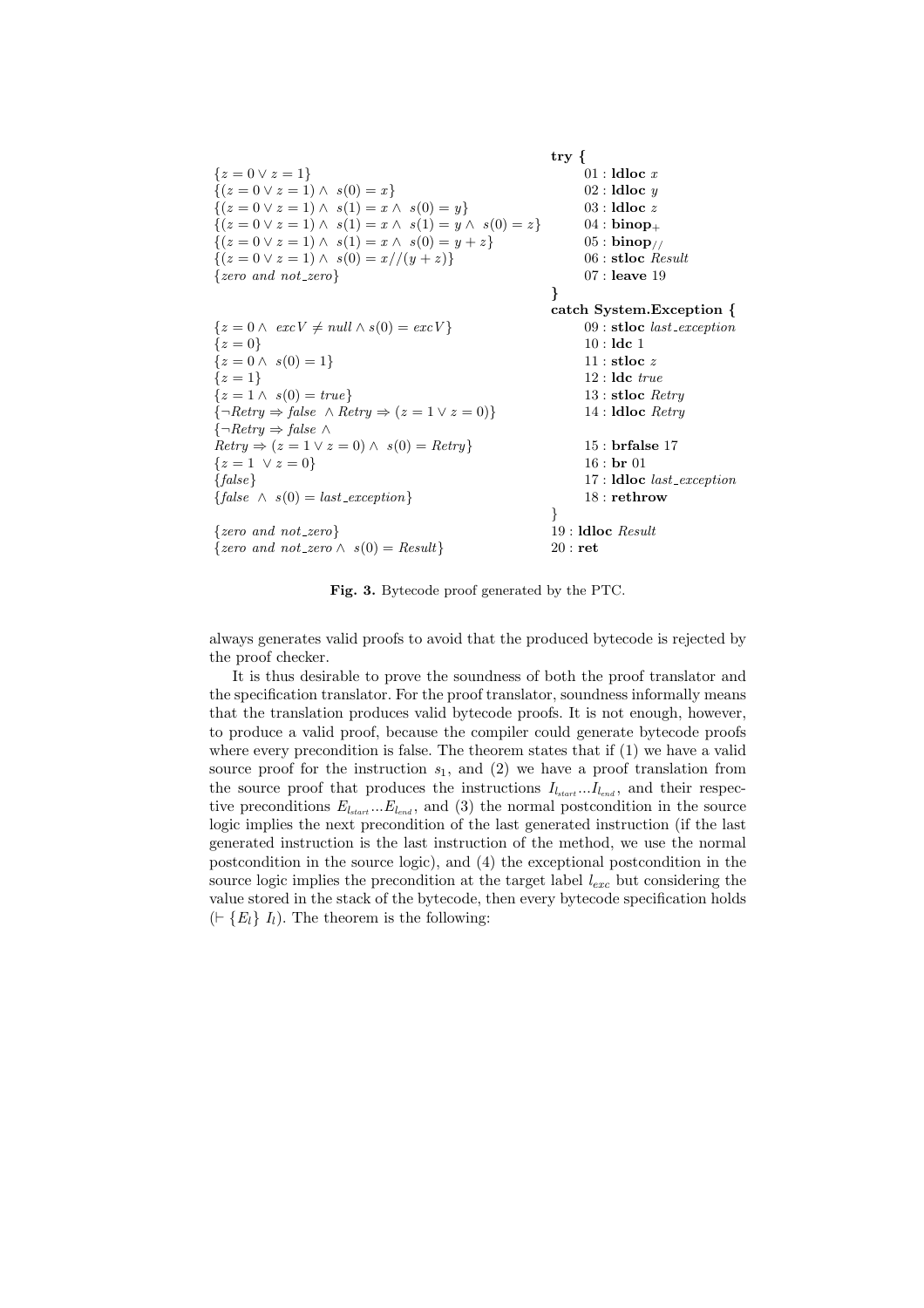Theorem 1

$$
\vdash \frac{Tree_1}{\{P\} \ s_1 \{Q_n, Q_e\}} \wedge
$$
\n
$$
(I_{l_{start}}...I_{l_{end}}) = \nabla_S \left( \frac{Tree_1}{\{P\} \ s_1 \{Q_n, Q_e\}}, l_{start}, l_{end+1}, l_{exc} \right) \wedge
$$
\n
$$
(Q_n \Rightarrow E_{l_{end+1}}) \wedge
$$
\n
$$
((Q_e \wedge excV \neq null \wedge s(0) = excV) \Rightarrow E_{l_{exc}}) \wedge
$$
\n
$$
\Rightarrow \forall l \in l_{start} \dots l_{end} : \vdash \{E_l\} I_l
$$

The soundness proof of the specification translator has been formalized and proved in Isabelle. First, we have defined evaluation functions from Eiffel expressions to values.  $value_b$ ,  $value_t$ ,  $value_{exp}$ ,  $value_{call}$  and  $value_{arg}$  evaluate boolean expressions, Eiffel types, expressions, routine calls and arguments respectively. The theorem expresses: given two heaps and a state, if the expression  $e$  is wellformed then the value of the translation of the expression  $e$  is equal to the value returned by the evaluation of e. The theorem is the following:

### Theorem 2

```
\forall b : \text{boolExp}, t : \text{typeFunc}, e : \text{expr}, c : \text{CallRoutine}, p : \text{argument} :(wellF_b b) \Rightarrow (value_b b h_1 h_2 s) = ((\nabla_b b) h_1 h_2 s) and
(wellF_t t) \Rightarrow (value_t t h_1 h_2 s) = ((\nabla_t t) h_1 h_2 s) and
(wellF_{exp} e) \Rightarrow (value_{exp} e h_1 h_2 s) = ((\nabla_{exp} e) h_1 h_2 s) and
(wellF_{call} c) \Rightarrow (value_{call} c h_1 h_2 s) = ((\nabla_{call} c) h_1 h_2 s) and
(wellF_{arg} p) \Rightarrow (value_{arg} p h_1 h_2 s) = ((\nabla_{arg} p) h_1 h_2 s)
```
The full proofs can be found in our technical report [13]. The proof of theorem 1 runs by induction on the structure of the derivation tree for  $\{P\} s_1 \{Q_n, Q_e\}$ . The proof of theorem 2 runs by induction on the syntactic structure of the expression and it is done in Isabelle.

# 8 Related work

Necula and Lee [12] have developed certifying compilers, which produce proofs for basic safety properties such as type safety. The approach developed here supports interactive verification of source programs and as a result can handle more complex properties such as functional correctness.

Foundational Proof-Carrying Code has been extended by the open verifier framework for foundational verifiers [4]. It supports verification of untrusted code using custom verifiers. As in certifying compilers, the open verifier framework can prove basic safety properties.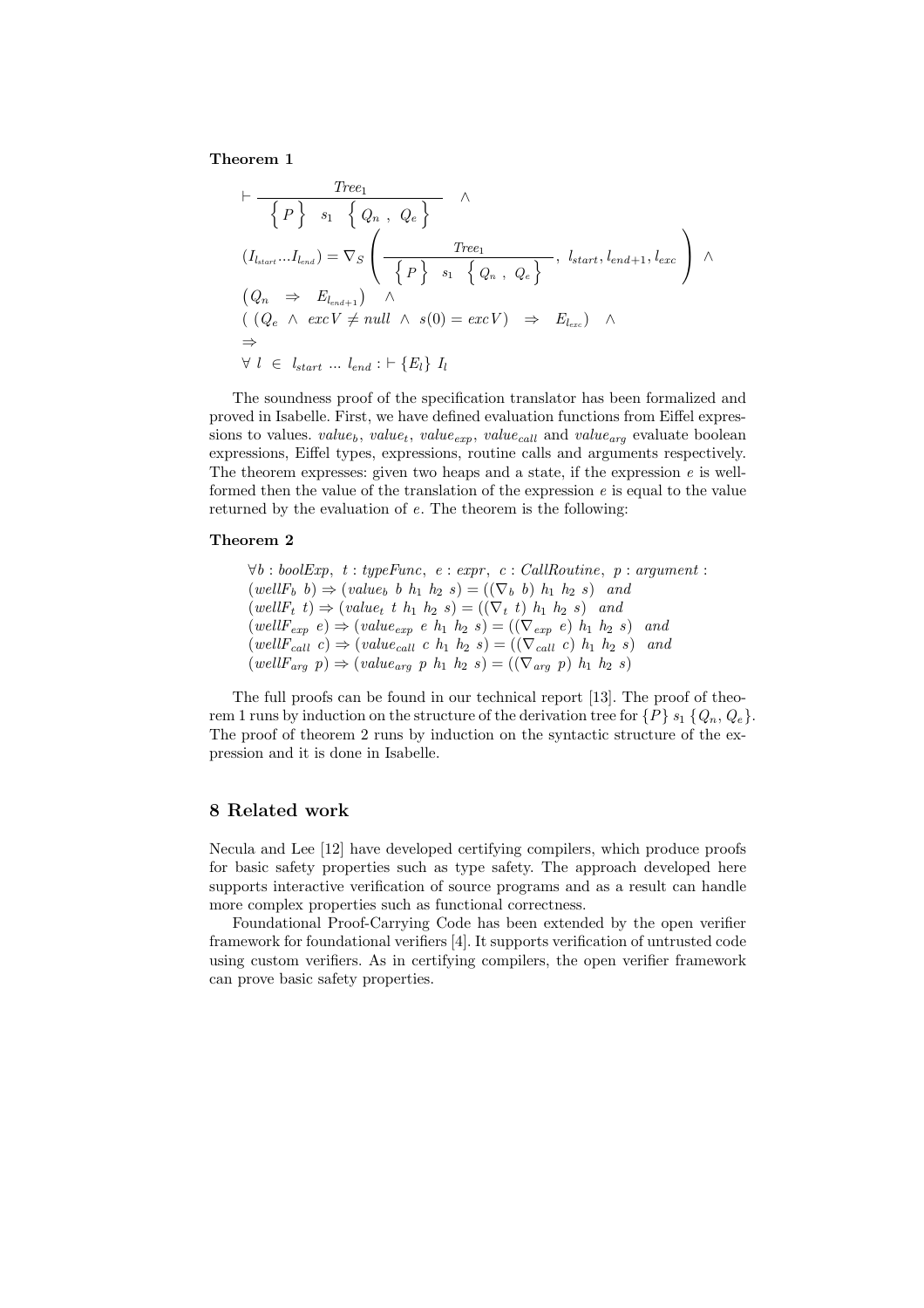Barthe et al. [3] show that proof obligations are preserved by compilation (for a non-optimizing compiler). They prove the equivalence between the verification condition (VC) generated over the source code and the bytecode. The translation in their case is less difficult because the source and the target languages are closer. This work does not address the translation of specifications.

Another development by the same group [2] translates certificates for optimizing compilers from a simple interactive language to an intermediate RTL language (Register Transfer Language). The translation is done in two steps: first, translate the source program into RTL; then, perform optimizations to build the appropriate certificate. This work involves a language that is simpler than ours and, like in the previously cited development, much closer to the target language than Eiffel is to CIL. We will investigate optimizing compilers as part of future work.

The Mobius project develops proof-transforming compilers [9]. They translate JML specifications and proof of Java source programs to Java Bytecode. The translation is simpler because the source and the target language are closer.

This work is based on our earlier effort [11] on proof-transforming compilation from Java to bytecode. In that earlier project, the translation of method bodies is more complex due to the generated exception tables in Java bytecode. However, the source and the target langues are more similar than the languages used in this paper. Furthermore, our earlier work did not translate specifications.

### 9 Conclusion

We have defined a proof-transforming compiler from a subset of Eiffel to CIL. The PTC allows us to develop certificates by interactively verifying source programs, and then translating the result to a bytecode proof. Since Eiffel supports multiple inheritance and CIL does not, we focused on the translation of contracts that refer to type information. We showed that our translation is sound, that is, it produces valid bytecode proofs. This translation can be adapted to other bytecode languages such as JVML. The main difference to CIL is the use of an exception table instead of .try and catch instructions as show in our previous work [11].

To show the feasibility of our approach, we implemented a PTC for a subset of Eiffel. The compiler takes a proof in an XML format and produces the bytecode proof. The compiler is integrated into EiffelStudio, the standard Eiffel development environment.

As future work, we plan to develop a proof checker that tests the bytecode proof. Moreover, we plan to analyze how proofs can be translated using an optimizing compiler.

# References

1. F. Y. Bannwart and P. Müller. A Logic for Bytecode. In F. Spoto, editor, Bytecode Semantics, Verification, Analysis and Transformation (BYTECODE), volume